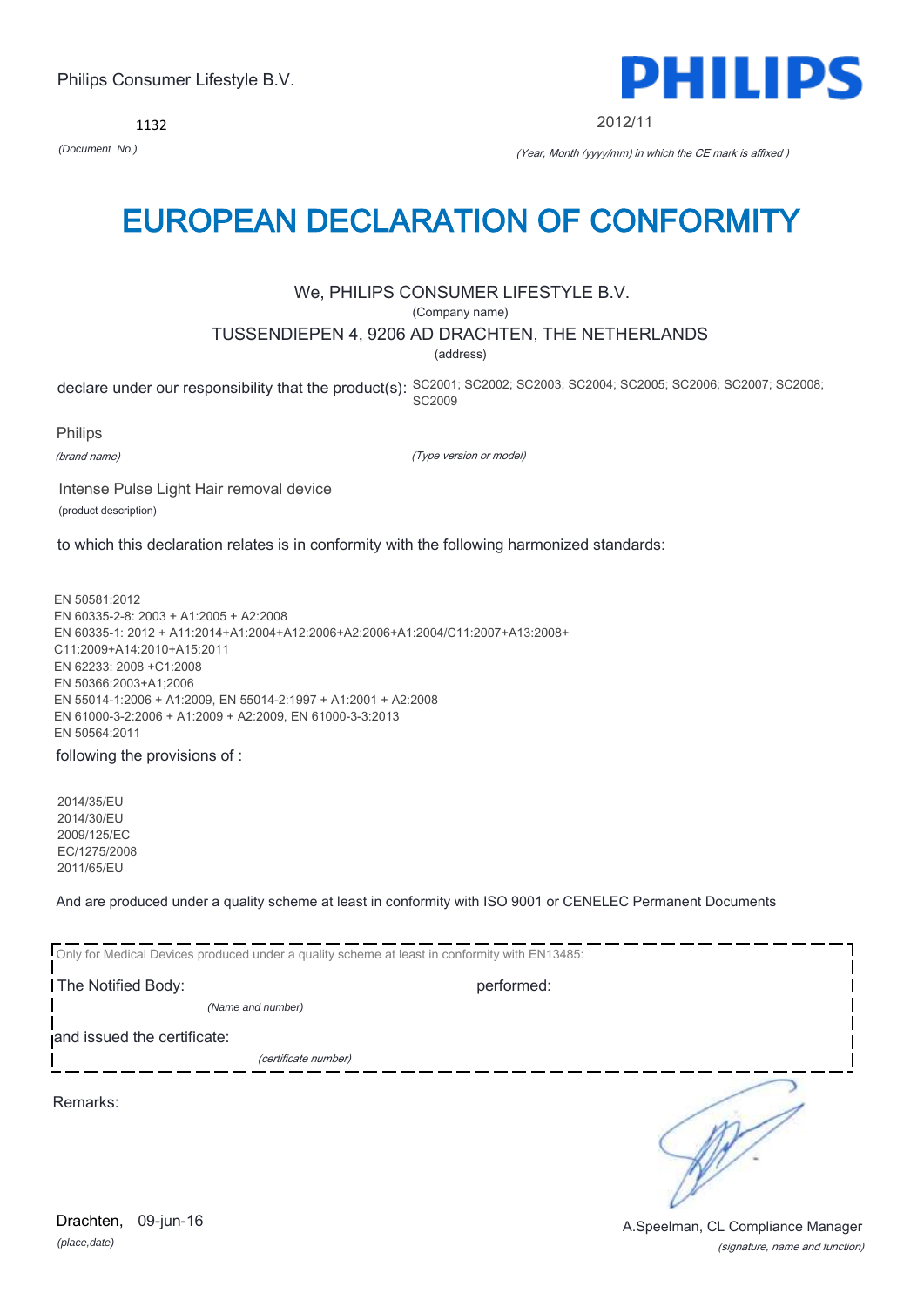1132



#### 2012/11

*(Document No. /Bericht Nr. )* (Year, Month (yyyy/mm) in which the CE mark is affixed /Jahr der CE Zeichenerteilung )

### EUROPEAN DECLARATION OF CONFORMITY

(EG - Konformitätserklärung)

#### We, PHILIPS CONSUMER LIFESTYLE B.V.

(Company name / Name)

#### TUSSENDIEPEN 4, 9206 AD DRACHTEN, THE NETHERLANDS

(address / Anschrift)

erklären als Verantwortliche, daß folgende(s) elektrische(n) Produkt(e)

declare under our responsibility that the product(s) SC2001; SC2002; SC2003; SC2004; SC2005; SC2006; SC2007; SC2008; SC2009

Philips

(brand name, Markenname)

(Type version or model, Typenbezeichnung oder Modell )

Intense Pulse Light Hair removal device (product description, Produktbezeichnung)

to which this declaration relates is in conformity with the following harmonized standards: (auf die sich diese Konformitätserklärung bezieht, allen nachstehenden hamonisierten Normen entspricht.)

EN 50581:2012 EN 60335-2-8: 2003 + A1:2005 + A2:2008 EN 60335-1: 2012 + A11:2014+A1:2004+A12:2006+A2:2006+A1:2004/C11:2007+A13:2008+ C11:2009+A14:2010+A15:2011 EN 62233: 2008 +C1:2008 EN 50366:2003+A1;2006 EN 55014-1:2006 + A1:2009, EN 55014-2:1997 + A1:2001 + A2:2008 EN 61000-3-2:2006 + A1:2009 + A2:2009, EN 61000-3-3:2013 EN 50564:2011

#### following the provisions of :

(Entsprechend den Bestimmungen der)

2014/35/EU 2014/30/EU 2009/125/EC EC/1275/2008 2011/65/EU

And are produced under a quality scheme at least in conformity with ISO 9001 or CENELEC Permanent Documents (und die gemäß eines Qualitätsystems produziert werden, dass mindestens der ISO 9001 oder CENELEC Permanent Documents entspricht)

|                              | Only for Medical Devices produced under a quality scheme at least in conformity with EN13485: |              |                                                             |
|------------------------------|-----------------------------------------------------------------------------------------------|--------------|-------------------------------------------------------------|
| The Notified Body:           |                                                                                               | performed:   |                                                             |
| (benannte Stelle)            | (Name and number/ Name und Kennnummer)                                                        | (ausgeführt) | (description of intervention / Beschreibung des Verfahrens) |
| and issued the certificate:  |                                                                                               |              |                                                             |
| (und stellen das Zertifikat) | (certificate number / Zertifikatnummer)                                                       |              |                                                             |
|                              |                                                                                               |              |                                                             |

Remarks:

(signature, name and function / Unterschrift, Name und Funktion des Unterzeichners ) A.Speelman, CL Compliance Manager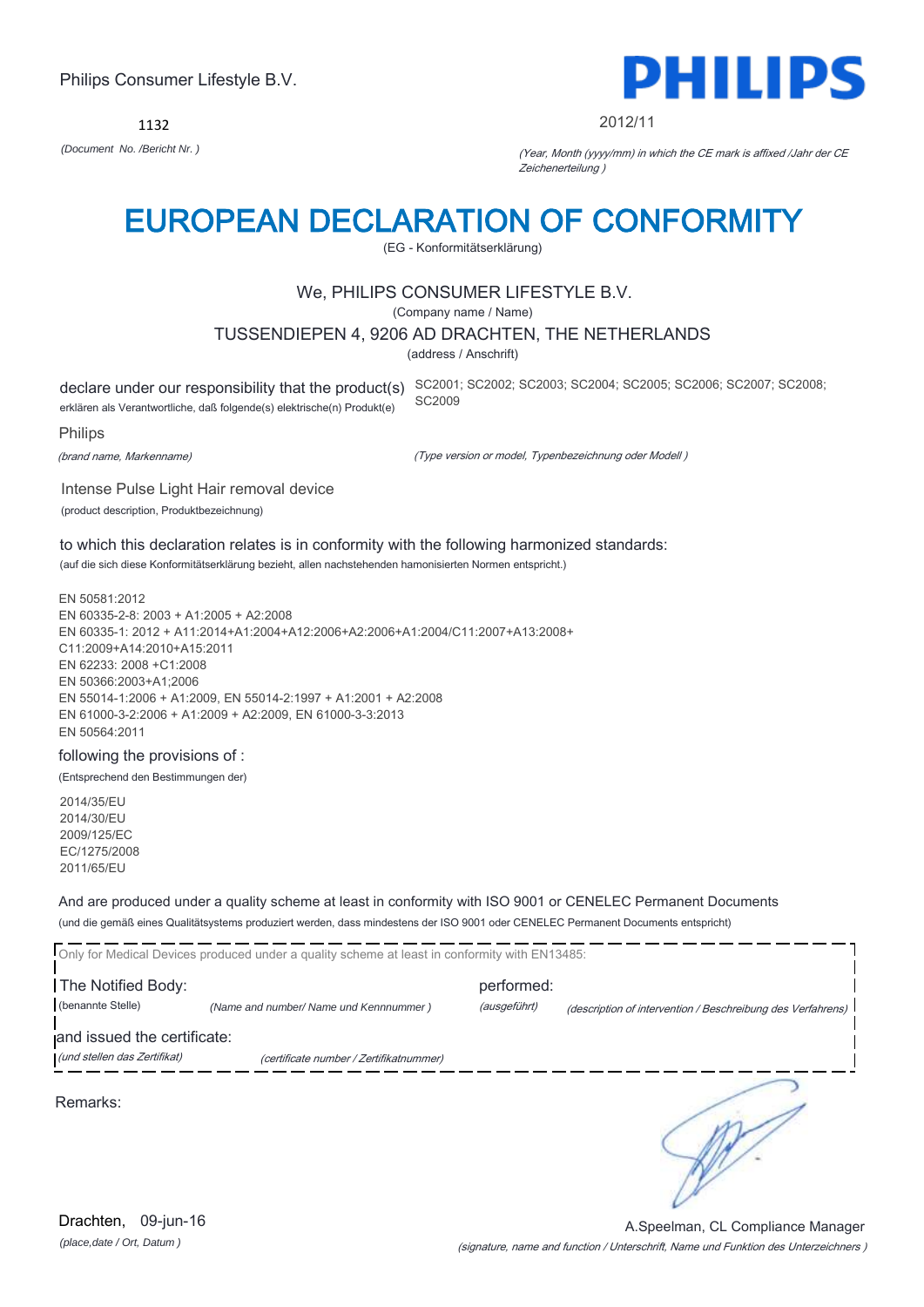1132



#### 2012/11

*(Document No. / Numéro du document)* (Year, Month (yyyy/mm) in which the CE mark is affixed / Année/mois (aaaa/mm) au cours de laquelle le marquage CE a été apposé)

### EUROPEAN DECLARATION OF CONFORMITY

(DECLARATION DE CONFORMITE CE)

#### We, PHILIPS CONSUMER LIFESTYLE B.V.

(Company name / Nom de l'entreprise)

#### TUSSENDIEPEN 4, 9206 AD DRACHTEN, THE NETHERLANDS

(address / adresse)

(déclarons sous notre propre responsabilité que le(s) produit(s))

declare under our responsibility that the product(s) SC2001; SC2002; SC2003; SC2004; SC2005; SC2006; SC2007; SC2008; SC2009

Philips

(brand name, nom de la marque)

(Type version or model, référence ou modèle)

Intense Pulse Light Hair removal device (product description, description du produit)

to which this declaration relates is in conformity with the following harmonized standards: (auquel cette déclaration se rapporte, est conforme aux normes harmonisées suivantes)

EN 50581:2012 EN 60335-2-8: 2003 + A1:2005 + A2:2008 EN 60335-1: 2012 + A11:2014+A1:2004+A12:2006+A2:2006+A1:2004/C11:2007+A13:2008+ C11:2009+A14:2010+A15:2011 EN 62233: 2008 +C1:2008 EN 50366:2003+A1;2006 EN 55014-1:2006 + A1:2009, EN 55014-2:1997 + A1:2001 + A2:2008 EN 61000-3-2:2006 + A1:2009 + A2:2009, EN 61000-3-3:2013 EN 50564:2011

#### following the provisions of :

(conformément aux exigences essentielles et autres dispositions pertinentes de:)

2014/35/EU 2014/30/EU 2009/125/EC EC/1275/2008 2011/65/EU

And are produced under a quality scheme at least in conformity with ISO 9001 or CENELEC Permanent Documents (Et sont fabriqués conformément à une qualité au moins conforme à la norme ISO 9001 ou aux Documents Permanents CENELEC)

Only for Medical Devices produced under a quality scheme at least in conformity with EN13485: **The Notified Body: performed:** performed: (L'Organisme Notifié) *(Name and number/ nom et numéro)* (a effectué) (description of intervention / description de 'intervention) and issued the certificate: (et a délivré le certificat) (certificate number / numéro du certificat) ╮ Remarks:

*(place,date / lieu, date)* Drachten, 09-jun-16

#### (signature, name and function / signature, nom et fonction) A.Speelman, CL Compliance Manager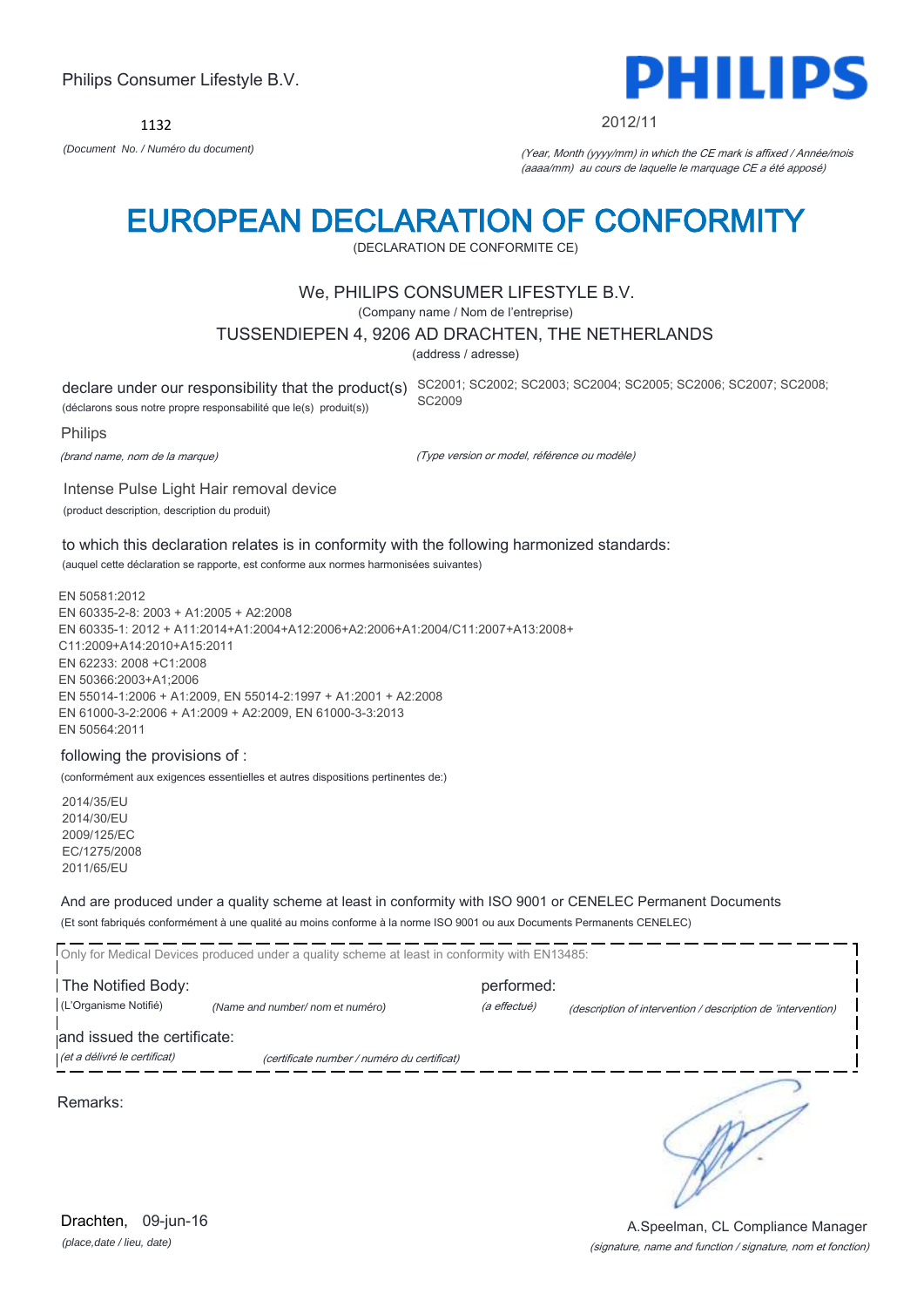1132

Philips Consumer Lifestyle B.V.



#### 2012/11

*(Document No. / Documentnummer)* (Year, Month (yyyy/mm) in which the CE mark is affixed / Jaar, maand waarin de CE markering is uitgegeven)

### EUROPEAN DECLARATION OF CONFORMITY

(Europeese Conformiteitsverklaring)

#### We, PHILIPS CONSUMER LIFESTYLE B.V.

(Company name / Bedrijfsnaam)

#### TUSSENDIEPEN 4, 9206 AD DRACHTEN, THE NETHERLANDS

(address / adres)

(verklaren dat onder onze verantwoordelijkheid de product(en))

declare under our responsibility that the product(s) SC2001; SC2002; SC2003; SC2004; SC2005; SC2006; SC2007; SC2008; SC2009

Philips

(brand name, merknaam)

(Type version or model, typenummer of model)

Intense Pulse Light Hair removal device (product description, productbeschrijving)

to which this declaration relates is in conformity with the following harmonized standards: (waar deze verklaring betrekking op heeft voldoen aan de volgende geharmoniseerde standaarden)

EN 50581:2012 EN 60335-2-8: 2003 + A1:2005 + A2:2008 EN 60335-1: 2012 + A11:2014+A1:2004+A12:2006+A2:2006+A1:2004/C11:2007+A13:2008+ C11:2009+A14:2010+A15:2011 EN 62233: 2008 +C1:2008 EN 50366:2003+A1;2006 EN 55014-1:2006 + A1:2009, EN 55014-2:1997 + A1:2001 + A2:2008 EN 61000-3-2:2006 + A1:2009 + A2:2009, EN 61000-3-3:2013 EN 50564:2011

#### following the provisions of :

(volgens de voorwaarden van:)

2014/35/EU 2014/30/EU 2009/125/EC EC/1275/2008 2011/65/EU

And are produced under a quality scheme at least in conformity with ISO 9001 or CENELEC Permanent Documents (En worden geproduceerd volgens een kwaliteitsprogramma wat minimaal overeenkomt met ISO9001 of de CENELEC permanente documenten)

Only for Medical Devices produced under a quality scheme at least in conformity with EN13485: **The Notified Body: performed:** performed: (Notified Body) *(Name and number/ Naam en nummer)* (heeft uitgevoerd) (description of intervention / uitgevoerd testprotocol) and issued the certificate: (en heeft een certificaat uitgegeven) (certificate number / nummer van het certificaat)

Remarks:

╮

*(place,date / plaats, datum)* Drachten, 09-jun-16

#### (signature, name and function / handtekening, naam en functie) A.Speelman, CL Compliance Manager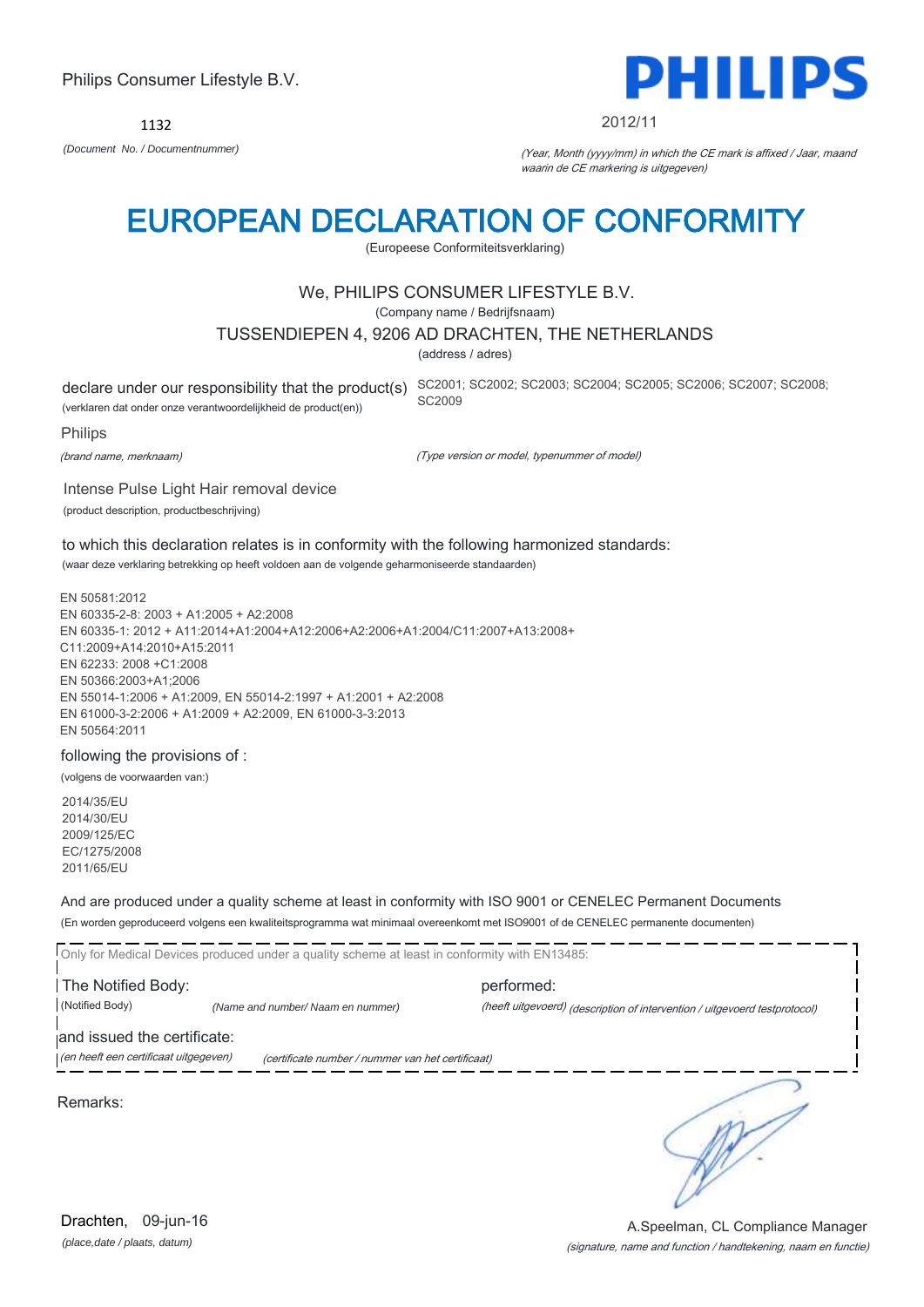1132



#### 2012/11

*(Document No. / Číslo zprávy)* (Year, Month (yyyy/mm) in which the CE mark is affixed / Rok udělění známky CE)

### EUROPEAN DECLARATION OF CONFORMITY

(Prohlášení o shodě v EU)

#### We, PHILIPS CONSUMER LIFESTYLE B.V.

(Company name / Jméno)

#### TUSSENDIEPEN 4, 9206 AD DRACHTEN, THE NETHERLANDS

(address / adresa)

(Prohlašujeme na svou odpovědnost, že elektrický výrobek)

declare under our responsibility that the product(s) SC2001; SC2002; SC2003; SC2004; SC2005; SC2006; SC2007; SC2008; SC2009

Philips

(brand name, značka)

(Type version or model, Typ verze nebo model)

Intense Pulse Light Hair removal device (product description, popis výrobku)

to which this declaration relates is in conformity with the following harmonized standards: (na nějž se toto prohlášení vztahuje, je ve shodě s následujícími harmonizovanými normami:)

EN 50581:2012 EN 60335-2-8: 2003 + A1:2005 + A2:2008 EN 60335-1: 2012 + A11:2014+A1:2004+A12:2006+A2:2006+A1:2004/C11:2007+A13:2008+ C11:2009+A14:2010+A15:2011 EN 62233: 2008 +C1:2008 EN 50366:2003+A1;2006 EN 55014-1:2006 + A1:2009, EN 55014-2:1997 + A1:2001 + A2:2008 EN 61000-3-2:2006 + A1:2009 + A2:2009, EN 61000-3-3:2013 EN 50564:2011

#### following the provisions of :

(Následovaných ustanoveními Směrnic:)

2014/35/EU 2014/30/EU 2009/125/EC EC/1275/2008 2011/65/EU

And are produced under a quality scheme at least in conformity with ISO 9001 or CENELEC Permanent Documents (A jsou vyráběny v systému řízení kvality minimálně ve shodě s ISO 9001 nebo)

Only for Medical Devices produced under a quality scheme at least in conformity with EN13485: **The Notified Body: performed:** performed: (Kompetentní orgán) *(Name and number/ Název a číslo)* (provedl) (description of intervention / popis operace) and issued the certificate: (a vydal certifikát,) (certificate number / číslo certifikátu) ₹

Remarks:

*(place,date / místo, datum)* Drachten, 09-jun-16

(signature, name and function / podpis, jméno a funkce) A.Speelman, CL Compliance Manager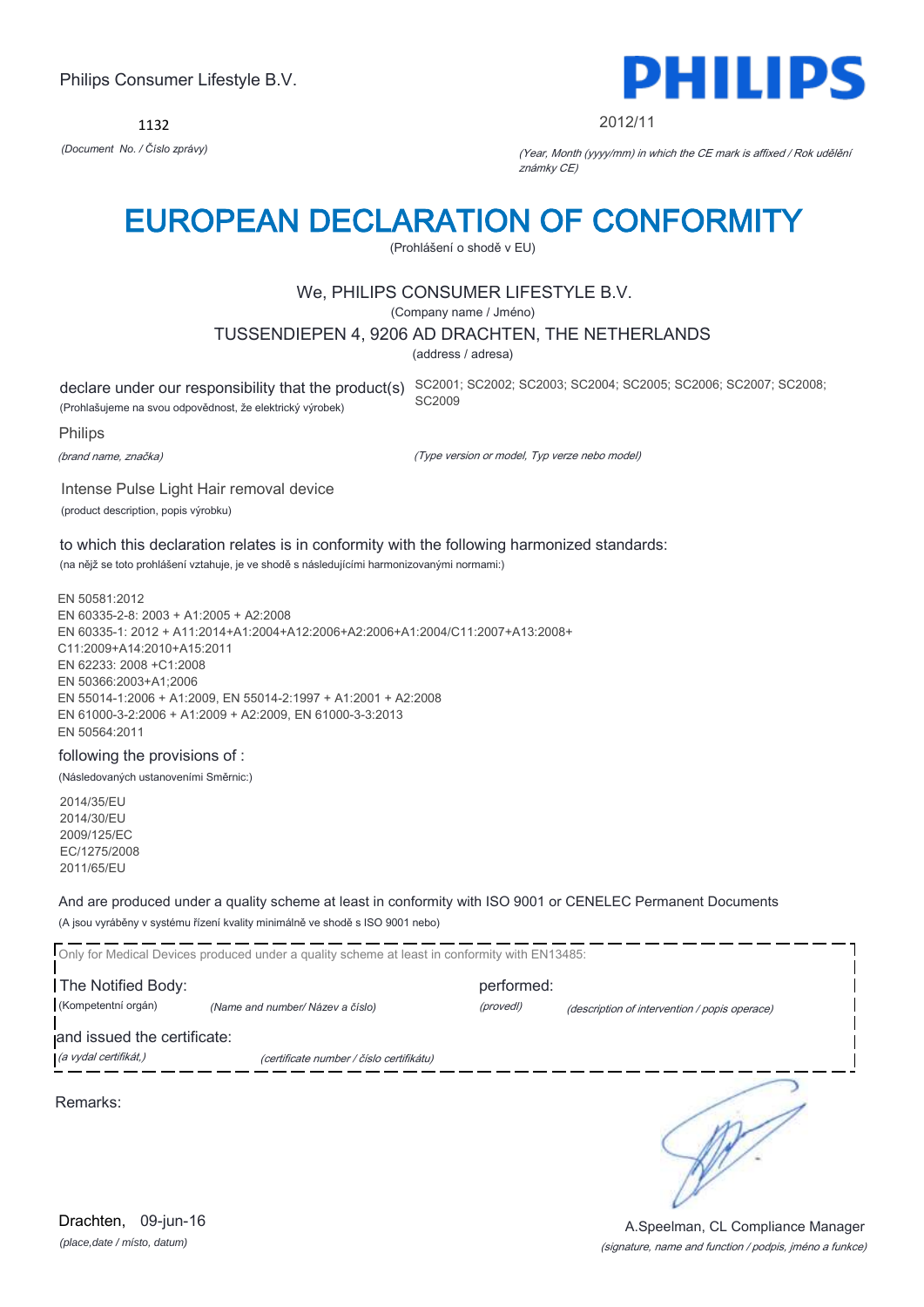Remarks:

*(place,date / sted, dato)* Drachten, 09-jun-16

### Philips Consumer Lifestyle B.V.

1132 *(Document No. / Rapportnummer)* (Year, Month (yyyy/mm) in which the CE mark is affixed / Årstal for

### EUROPEAN DECLARATION OF CONFORMITY

(EU KONFORMITETSERKLÆRING)

#### We, PHILIPS CONSUMER LIFESTYLE B.V.

(Company name / Virksomhedens navn)

#### TUSSENDIEPEN 4, 9206 AD DRACHTEN, THE NETHERLANDS

(address / adresse)

(Erklærer i henhold til vores ansvar, at de(t) elektriske produkt(er))

Intense Pulse Light Hair removal device

declare under our responsibility that the product(s) SC2001; SC2002; SC2003; SC2004; SC2005; SC2006; SC2007; SC2008; SC2009

påhæftning af CE-mærkningen)

Philips

(brand name, navn på varemærke)

(Type version or model, type eller model)

(product description, produktbeskrivelse) to which this declaration relates is in conformity with the following harmonized standards:

(til hvilke(t) denne erklæring relaterer sig, er i konformitet med følgende harmoniserede standarder)

EN 50581:2012 EN 60335-2-8: 2003 + A1:2005 + A2:2008 EN 60335-1: 2012 + A11:2014+A1:2004+A12:2006+A2:2006+A1:2004/C11:2007+A13:2008+ C11:2009+A14:2010+A15:2011 EN 62233: 2008 +C1:2008 EN 50366:2003+A1;2006 EN 55014-1:2006 + A1:2009, EN 55014-2:1997 + A1:2001 + A2:2008 EN 61000-3-2:2006 + A1:2009 + A2:2009, EN 61000-3-3:2013 EN 50564:2011

#### following the provisions of :

(Opfylder de ufravigelige krav og øvrige forskrifter i)

2014/35/EU 2014/30/EU 2009/125/EC EC/1275/2008 2011/65/EU

And are produced under a quality scheme at least in conformity with ISO 9001 or CENELEC Permanent Documents (Og er produceret i en kvalitet, der, som minimum, opfylder kravene i ISO 9001-standarden eller CENELEC's permanente dokumenter)

Only for Medical Devices produced under a quality scheme at least in conformity with EN13485: **The Notified Body: performed:** performed: (Det Notificerede Organ) *(Name and number/ Navn og nummer)* (har gennemført) (description of intervention / beskrivelse af intervention)

and issued the certificate:

(og udstedt erklæringen) (certificate number / erklæringsnummer)

(signature, name and function / Signatur, navn og titel) A.Speelman, CL Compliance Manager

DHIII 2012/11

∍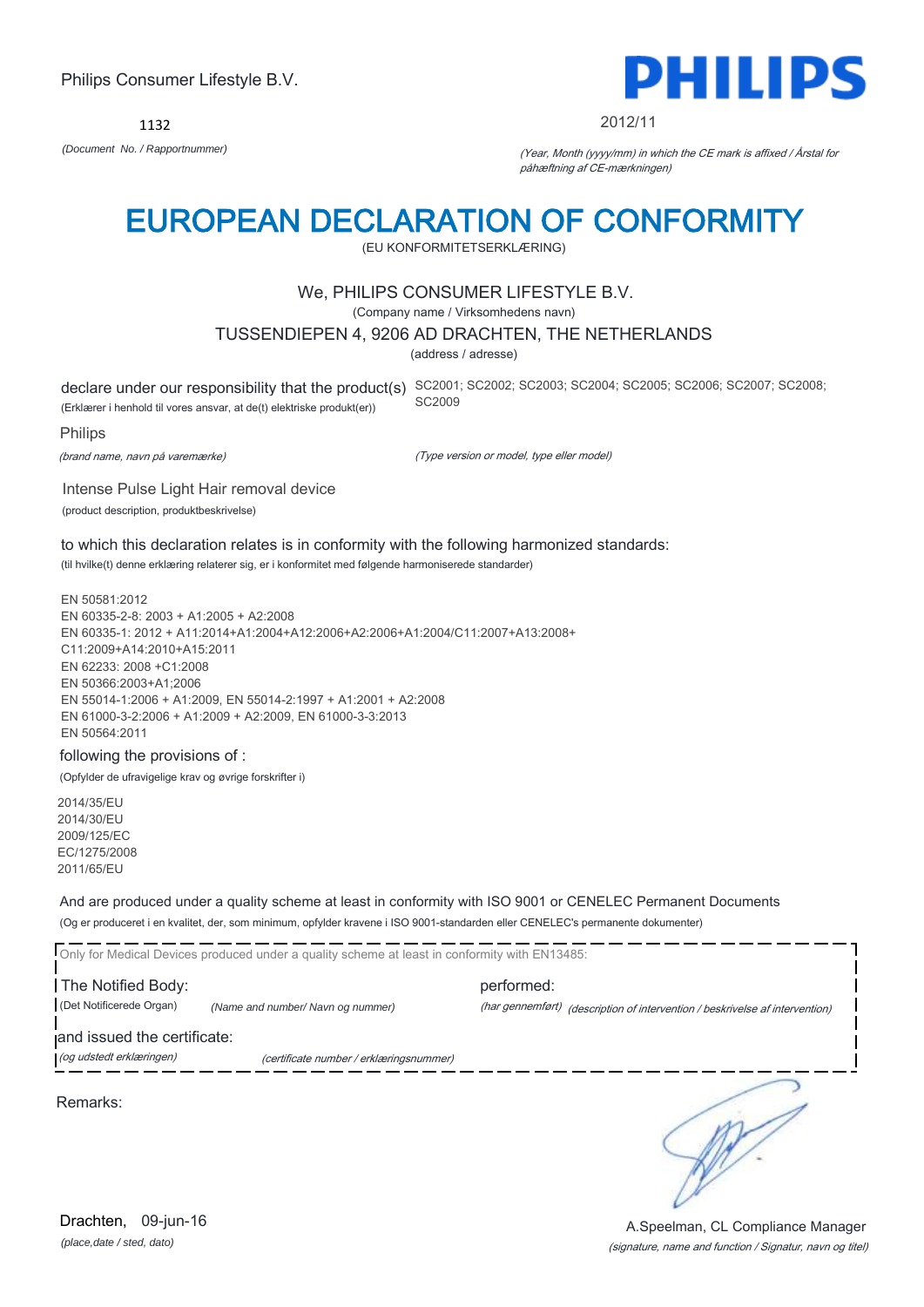1132 *(Document No. / Documento nº.)* (Year, Month (yyyy/mm) in which the CE mark is affixed / Año en el que

### EUROPEAN DECLARATION OF CONFORMITY

(EU DECLARACIÓN CE DE CONFORMIDAD)

#### We, PHILIPS CONSUMER LIFESTYLE B.V.

(Company name / Nombre compaña )

#### TUSSENDIEPEN 4, 9206 AD DRACHTEN, THE NETHERLANDS

(address / dirección )

declare under our responsibility that the product(s): (Declaramos bajo nuestra propia responsabilidad que el (los) producto(s): SC2001; SC2002; SC2003; SC2004; SC2005; SC2006; SC2007; SC2008; SC2009

Intense Pulse Light Hair removal device

#### Philips

(brand name, nombre de la marca)

(Type version or model, Referencia o modelo)

(product description, descripción del producto )

to which this declaration relates is in conformity with the following harmonized standards: (Al que hace referencia esta declaración cumple con las siguientes normas armonizadas)

EN 50581:2012 EN 60335-2-8: 2003 + A1:2005 + A2:2008 EN 60335-1: 2012 + A11:2014+A1:2004+A12:2006+A2:2006+A1:2004/C11:2007+A13:2008+ C11:2009+A14:2010+A15:2011 EN 62233: 2008 +C1:2008 EN 50366:2003+A1;2006 EN 55014-1:2006 + A1:2009, EN 55014-2:1997 + A1:2001 + A2:2008 EN 61000-3-2:2006 + A1:2009 + A2:2009, EN 61000-3-3:2013 EN 50564:2011

#### following the provisions of :

(Siguiendo las disposiciones relativas a:)

2014/35/EU 2014/30/EU 2009/125/EC EC/1275/2008 2011/65/EU

And are produced under a quality scheme at least in conformity with ISO 9001 or CENELEC Permanent Documents (Y se fabrican conforme a una calidad al menos conforme a la norma ISO 9001 o a los Documentos Permanentes CENELEC)

|                             | Only for Medical Devices produced under a quality scheme at least in conformity with EN13485: |              |                                                                |  |
|-----------------------------|-----------------------------------------------------------------------------------------------|--------------|----------------------------------------------------------------|--|
|                             |                                                                                               |              |                                                                |  |
| The Notified Body:          |                                                                                               | performed:   |                                                                |  |
| (El organismo notificado)   | (Name and number/ Nombre y número)                                                            | (realizador) | (description of intervention / descripción de la intervención) |  |
| and issued the certificate: |                                                                                               |              |                                                                |  |
| (Y expidió el certificado)  | (certificate number / número de certificado)                                                  |              |                                                                |  |
|                             |                                                                                               |              |                                                                |  |

Remarks:

(signature, name and function / firma, nombre y cargo ) A.Speelman, CL Compliance Manager



2012/11

se incluye el marcado CE))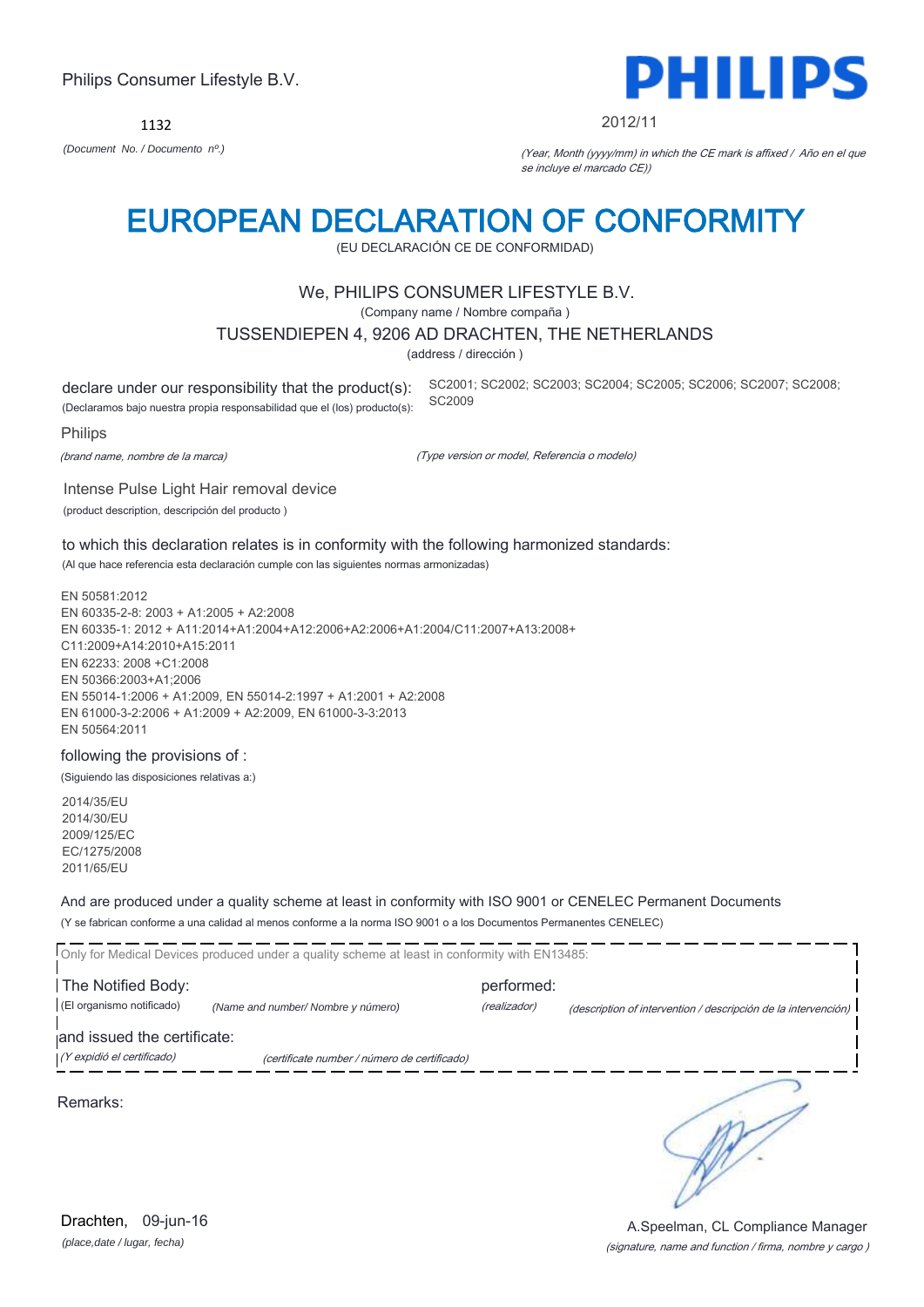1132



#### 2012/11

*(Document No. / Raportti nr.)* (Year, Month (yyyy/mm) in which the CE mark is affixed / CE merkinnän myöntämisvuosi)

### EUROPEAN DECLARATION OF CONFORMITY

(Vaatimustenmukaisuusvakuutus)

#### We, PHILIPS CONSUMER LIFESTYLE B.V.

(Company name / Nimi)

#### TUSSENDIEPEN 4, 9206 AD DRACHTEN, THE NETHERLANDS

(address / Osoite)

(Ilmoitus seuraavista vastuullamme olevista sähkötuotteista:)

declare under our responsibility that the product(s) SC2001; SC2002; SC2003; SC2004; SC2005; SC2006; SC2007; SC2008; SC2009

Philips

(brand name, Brändinimi)

(Type version or model, Tyypi, versio tai malli)

Intense Pulse Light Hair removal device (product description, Tuotekuvaus)

to which this declaration relates is in conformity with the following harmonized standards:

(Tämä vakuutus on yhdenmukainen seuraavien harmonisointistandardien kanssa)

EN 50581:2012 EN 60335-2-8: 2003 + A1:2005 + A2:2008 EN 60335-1: 2012 + A11:2014+A1:2004+A12:2006+A2:2006+A1:2004/C11:2007+A13:2008+ C11:2009+A14:2010+A15:2011 EN 62233: 2008 +C1:2008 EN 50366:2003+A1;2006 EN 55014-1:2006 + A1:2009, EN 55014-2:1997 + A1:2001 + A2:2008 EN 61000-3-2:2006 + A1:2009 + A2:2009, EN 61000-3-3:2013 EN 50564:2011

#### following the provisions of :

(Seuraavien määräysten mukaisesti)

2014/35/EU 2014/30/EU 2009/125/EC EC/1275/2008 2011/65/EU

And are produced under a quality scheme at least in conformity with ISO 9001 or CENELEC Permanent Documents (Ja on tuotettu seuraavien laatujärjestelmien mukaisesti : ISO 9001 ja CENELEC asiakirjat)

|                             | Only for Medical Devices produced under a quality scheme at least in conformity with EN13485: |               |                                                     |  |
|-----------------------------|-----------------------------------------------------------------------------------------------|---------------|-----------------------------------------------------|--|
| The Notified Body:          |                                                                                               | performed:    |                                                     |  |
| (Ilmoitettu laitos)         | (Name and number/ Nimi ja numero)                                                             | (suoritetaan) | (description of intervention / toimenpiteen kuvaus) |  |
| and issued the certificate: |                                                                                               |               |                                                     |  |
| (Todistuksen antaja)        | (certificate number / Sertifikaatin numero)                                                   |               |                                                     |  |
|                             |                                                                                               |               |                                                     |  |
| Remarks:                    |                                                                                               |               |                                                     |  |

(signature, name and function / Allekirjoitus, nimi ja asema) A.Speelman, CL Compliance Manager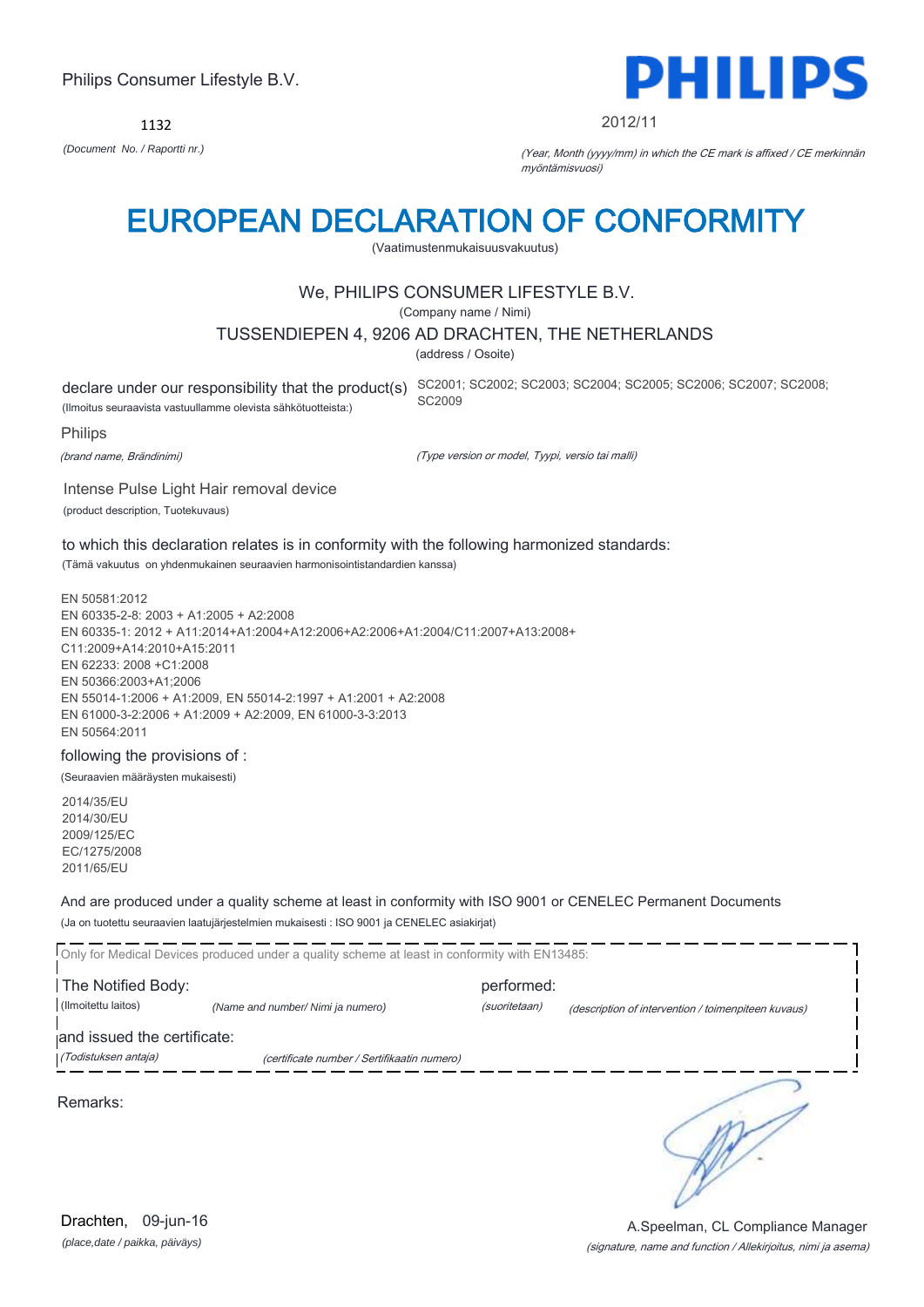*(Document No. / Jelentés száma)* (Year, Month (yyyy/mm) in which the CE mark is affixed / A CE jelzés

1132

Philips Consumer Lifestyle B.V.

### EUROPEAN DECLARATION OF CONFORMITY

(EC MEGFELELŐSÉGI NYILATKOZAT)

#### We, PHILIPS CONSUMER LIFESTYLE B.V.

(Company name / Név)

#### TUSSENDIEPEN 4, 9206 AD DRACHTEN, THE NETHERLANDS

(address / cím)

SC2009

declare under our responsibility that the product(s)

(Felelőssége tudatában nyilatkozik, hogy az alábbi elektronikai termék(ek))

Philips

(brand name, márkanév)

(Type version or model, Típusváltozat vagy modell)

Intense Pulse Light Hair removal device (product description, termék megnevezése)

to which this declaration relates is in conformity with the following harmonized standards: (Az ezen nyilatkozatban foglaltak szerint megfelel(nek) a következő harmonizált szabványoknak)

EN 50581:2012 EN 60335-2-8: 2003 + A1:2005 + A2:2008 EN 60335-1: 2012 + A11:2014+A1:2004+A12:2006+A2:2006+A1:2004/C11:2007+A13:2008+ C11:2009+A14:2010+A15:2011 EN 62233: 2008 +C1:2008 EN 50366:2003+A1;2006 EN 55014-1:2006 + A1:2009, EN 55014-2:1997 + A1:2001 + A2:2008 EN 61000-3-2:2006 + A1:2009 + A2:2009, EN 61000-3-3:2013 EN 50564:2011

following the provisions of :

(Követve a következő ajánlásokat)

2014/35/EU 2014/30/EU 2009/125/EC EC/1275/2008 2011/65/EU

And are produced under a quality scheme at least in conformity with ISO 9001 or CENELEC Permanent Documents (legalább az ISO 9001-nek megfelelően vagy)

|                                | Only for Medical Devices produced under a quality scheme at least in conformity with EN13485: |              |                                                    |  |
|--------------------------------|-----------------------------------------------------------------------------------------------|--------------|----------------------------------------------------|--|
| The Notified Body:             |                                                                                               | performed:   |                                                    |  |
| (Bejelentett testület)         | (Name and number/Név és szám)                                                                 | (teljesítve) | (description of intervention / intézkedés leírása) |  |
| and issued the certificate:    |                                                                                               |              |                                                    |  |
| (és a kibocsátott tanúsítvány) | (certificate number / tanúsítvány száma)                                                      |              |                                                    |  |
|                                |                                                                                               |              |                                                    |  |

Remarks:

Drachten, 09-jun-16

## PHILIPS

#### 2012/11

SC2001; SC2002; SC2003; SC2004; SC2005; SC2006; SC2007; SC2008;

feltüntetésének éve)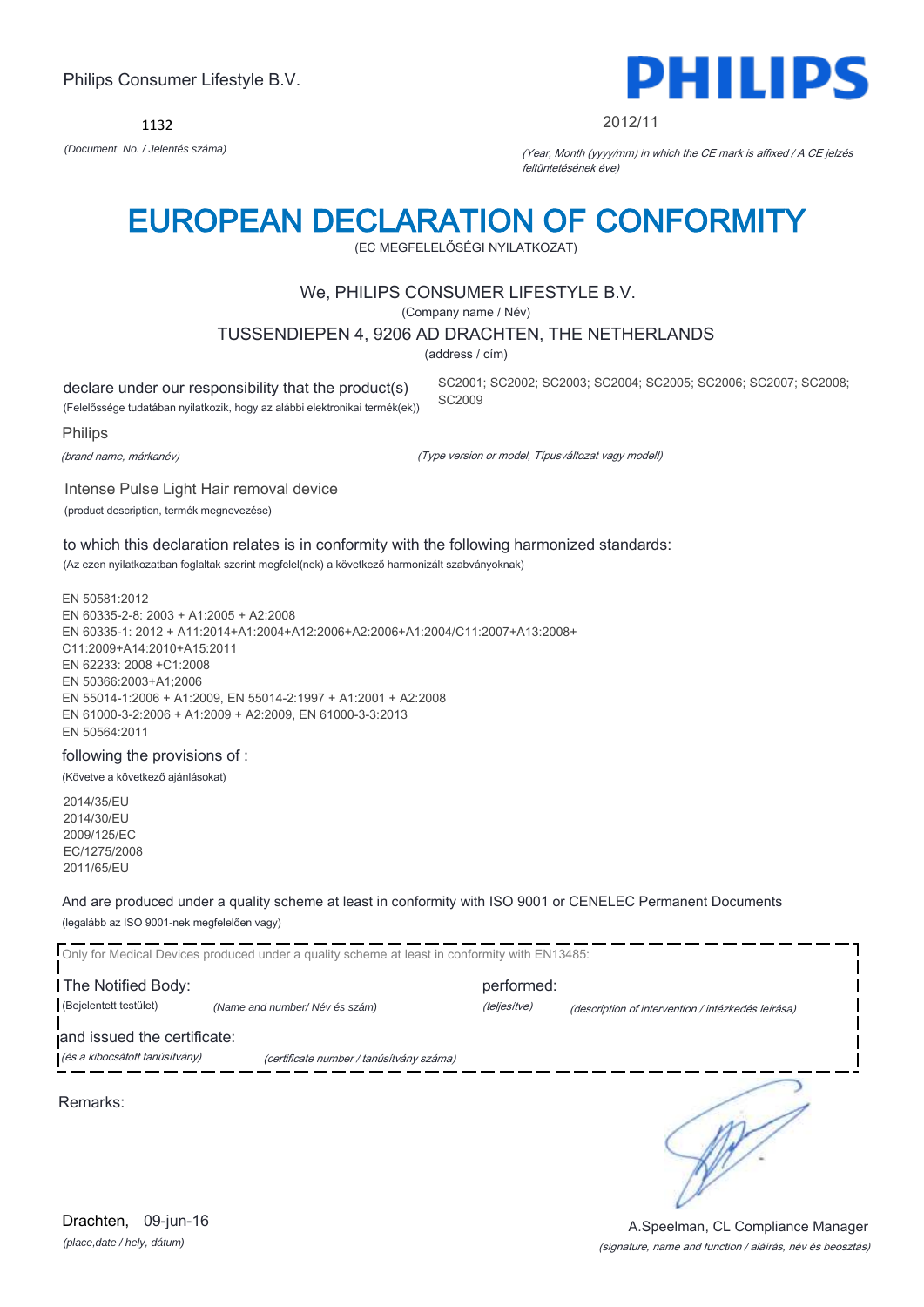1132



#### 2012/11

*(Document No. / Report Numero )* (Year, Month (yyyy/mm) in which the CE mark is affixed / Anno di apposizione della marcatura CE)

### EUROPEAN DECLARATION OF CONFORMITY

(DICHIARAZIONE DI CONFORMITA' CE )

#### We, PHILIPS CONSUMER LIFESTYLE B.V.

(Company name / denominazione sociale)

#### TUSSENDIEPEN 4, 9206 AD DRACHTEN, THE NETHERLANDS

(address / sede)

declare under our responsibility that the product(s): SC2001; SC2002; SC2003; SC2004; SC2005; SC2007; SC2008; SC2008; (dichiara sotto la propria responsabilità che il /i Prodotto /i elettrico/i) SC2009

Philips

(brand name, marchio)

(Type version or model, modello o versione )

Intense Pulse Light Hair removal device (product description, descrizione del prodotto)

to which this declaration relates is in conformity with the following harmonized standards: (al quale la presente dichiarazione si riferisce è conforme alle seguenti norme tecniche armonizzate)

EN 50581:2012 EN 60335-2-8: 2003 + A1:2005 + A2:2008 EN 60335-1: 2012 + A11:2014+A1:2004+A12:2006+A2:2006+A1:2004/C11:2007+A13:2008+ C11:2009+A14:2010+A15:2011 EN 62233: 2008 +C1:2008 EN 50366:2003+A1;2006 EN 55014-1:2006 + A1:2009, EN 55014-2:1997 + A1:2001 + A2:2008 EN 61000-3-2:2006 + A1:2009 + A2:2009, EN 61000-3-3:2013 EN 50564:2011

#### following the provisions of :

(secondo le disposizioni della )

2014/35/EU 2014/30/EU 2009/125/EC EC/1275/2008 2011/65/EU

And are produced under a quality scheme at least in conformity with ISO 9001 or CENELEC Permanent Documents (e i processi produttivi seguono un sistema qualità conforme almeno alla norma ISO 9001 o ai documenti permanenti CENELEC)

|                                                           | Only for Medical Devices produced under a quality scheme at least in conformity with EN13485: |                             |                                                             |
|-----------------------------------------------------------|-----------------------------------------------------------------------------------------------|-----------------------------|-------------------------------------------------------------|
| The Notified Body:<br>(L'ente certificatore notificato)   | (Name and number/ denominazione e numero)                                                     | performed:<br>(ha eseguito) | (description of intervention / descrizione dell'intervento) |
| and issued the certificate:<br>(ed emesso il certificato) | (certificate number / numero del certificato)                                                 |                             |                                                             |
| Remarks:                                                  |                                                                                               |                             |                                                             |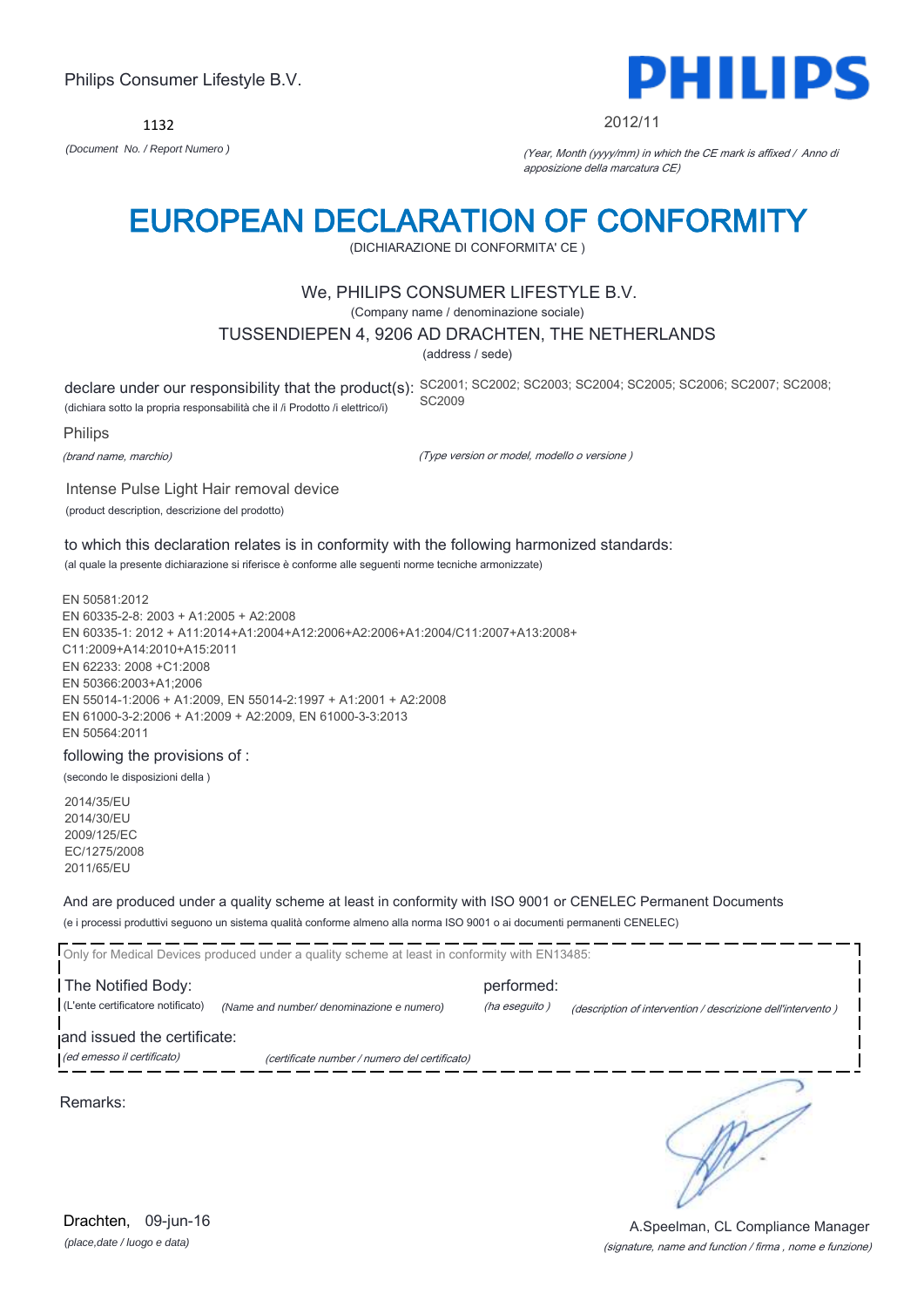1132



#### 2012/11

*(Document No. / Pranešimo Nr.)* (Year, Month (yyyy/mm) in which the CE mark is affixed / Metai, kada CE patvirtino)

### EUROPEAN DECLARATION OF CONFORMITY

(EC ATITIKTIES DEKLARACIJA)

#### We, PHILIPS CONSUMER LIFESTYLE B.V.

(Company name / Pavadinimas)

#### TUSSENDIEPEN 4, 9206 AD DRACHTEN, THE NETHERLANDS

(address / adresas)

(Deklaruojame, kad elektronikos gaminys (-iai):)

declare under our responsibility that the product(s) SC2001; SC2002; SC2003; SC2004; SC2005; SC2006; SC2007; SC2008; SC2009

Philips

(brand name, firmos ženklo pavadinimas )

(Type version or model, Tipas arba modelis)

Intense Pulse Light Hair removal device (product description, gaminio aprašymas)

to which this declaration relates is in conformity with the following harmonized standards:

(Pagal šią deklaraciją atitinka toliau nurodytus standartus:)

EN 50581:2012 EN 60335-2-8: 2003 + A1:2005 + A2:2008 EN 60335-1: 2012 + A11:2014+A1:2004+A12:2006+A2:2006+A1:2004/C11:2007+A13:2008+ C11:2009+A14:2010+A15:2011 EN 62233: 2008 +C1:2008 EN 50366:2003+A1;2006 EN 55014-1:2006 + A1:2009, EN 55014-2:1997 + A1:2001 + A2:2008 EN 61000-3-2:2006 + A1:2009 + A2:2009, EN 61000-3-3:2013 EN 50564:2011

#### following the provisions of :

(Atitinka tokias nuostatas:)

2014/35/EU 2014/30/EU 2009/125/EC EC/1275/2008 2011/65/EU

And are produced under a quality scheme at least in conformity with ISO 9001 or CENELEC Permanent Documents (Pagaminta atitinkant visus kokybės reikalavimus pagal ISO 9001 ar CENELEC nuolatinius dokumentus)

|                                                         | Only for Medical Devices produced under a quality scheme at least in conformity with EN13485: |                         |                                                         |
|---------------------------------------------------------|-----------------------------------------------------------------------------------------------|-------------------------|---------------------------------------------------------|
| The Notified Body:<br>(Informuota istaiga)              | (Name and number/ Pavadinimas ir numeris)                                                     | performed:<br>(atlikta) | (description of intervention / intervencijos aprašymas) |
| and issued the certificate:<br>(Sertifikatas išleistas) | (certificate number / sertifikato numeris)                                                    |                         |                                                         |
| Remarks:                                                |                                                                                               |                         |                                                         |

(signature, name and function / parašas, vardas, pavardė ir pareigos) A.Speelman, CL Compliance Manager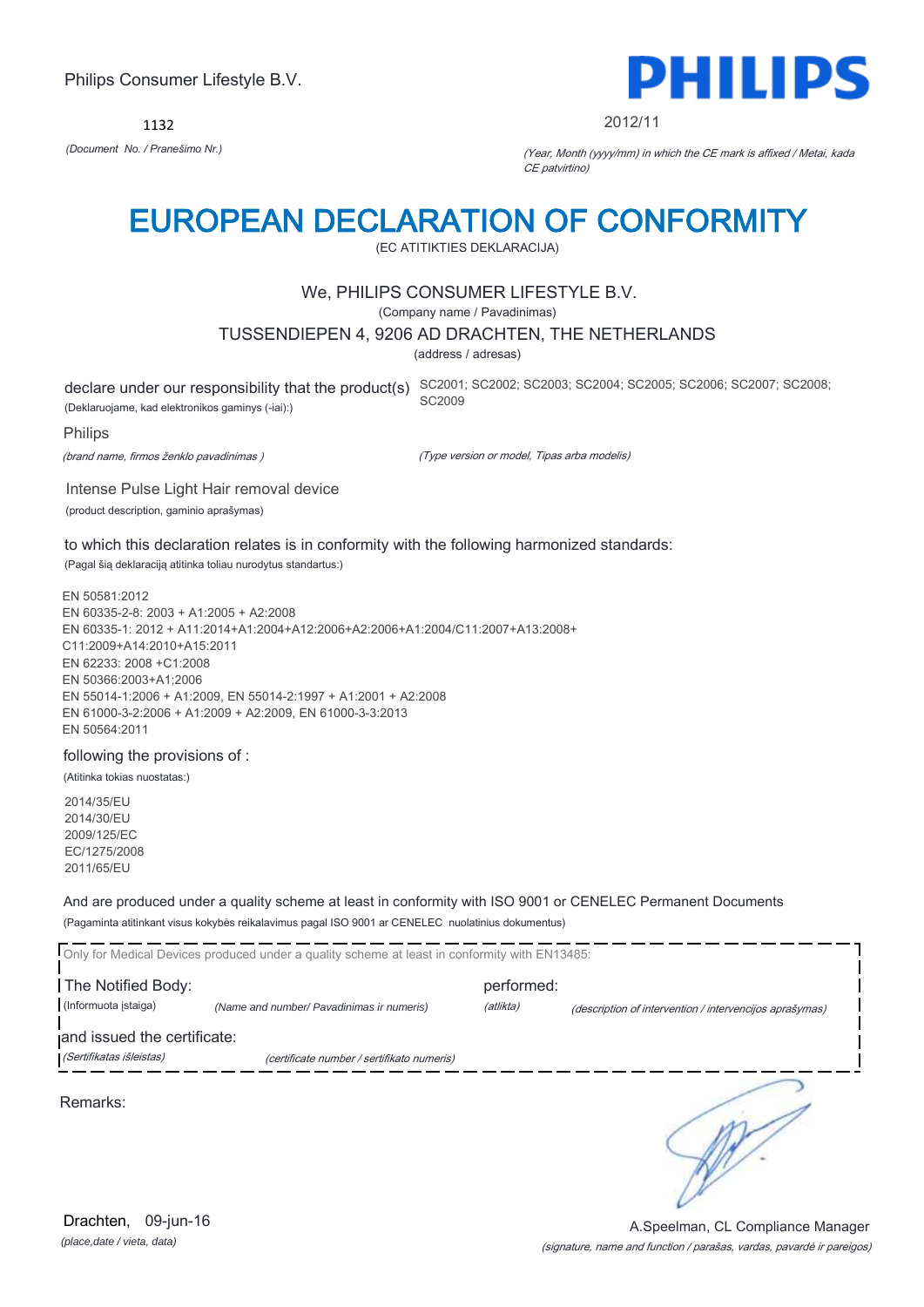1132



#### 2012/11

*(Document No. / Ziņojums Nr)* (Year, Month (yyyy/mm) in which the CE mark is affixed / Gads kurā CE zīme ieviesta)

### EUROPEAN DECLARATION OF CONFORMITY

(EC deklarācija atbilstība)

#### We, PHILIPS CONSUMER LIFESTYLE B.V.

(Company name / vārds)

#### TUSSENDIEPEN 4, 9206 AD DRACHTEN, THE NETHERLANDS

(address / adrese)

(deklarēt zem vai atbildība ka, elektronisks produkts)

declare under our responsibility that the product(s) SC2001; SC2002; SC2003; SC2004; SC2005; SC2006; SC2007; SC2008; SC2009

Philips

(brand name, fabrikas marka vārds)

(Type version or model, Tips, versija vai modelis)

Intense Pulse Light Hair removal device (product description, produkta apraksts)

to which this declaration relates is in conformity with the following harmonized standards: (Kam ši deklarācija atbilst ir apliecināt ar sekojošiem saskaņotiem standartiem)

EN 50581:2012 EN 60335-2-8: 2003 + A1:2005 + A2:2008 EN 60335-1: 2012 + A11:2014+A1:2004+A12:2006+A2:2006+A1:2004/C11:2007+A13:2008+ C11:2009+A14:2010+A15:2011 EN 62233: 2008 +C1:2008 EN 50366:2003+A1;2006 EN 55014-1:2006 + A1:2009, EN 55014-2:1997 + A1:2001 + A2:2008 EN 61000-3-2:2006 + A1:2009 + A2:2009, EN 61000-3-3:2013 EN 50564:2011

#### following the provisions of :

(Sekojot noteikumiem)

2014/35/EU 2014/30/EU 2009/125/EC EC/1275/2008 2011/65/EU

And are produced under a quality scheme at least in conformity with ISO 9001 or CENELEC Permanent Documents (Tiek ražots zem kvalitātes sistēma kas ir apstiprināta ar ISO 9001 vai CENELEC pastāvošiem dokumentiem )

|                             | Only for Medical Devices produced under a quality scheme at least in conformity with EN13485: |            |                                                        |
|-----------------------------|-----------------------------------------------------------------------------------------------|------------|--------------------------------------------------------|
| The Notified Body:          |                                                                                               | performed: |                                                        |
| (Reģistrēta galvenā daļa)   | (Name and number/ vārds un numurs)                                                            | (paveikts) | (description of intervention / intervencijas apraksts) |
| and issued the certificate: |                                                                                               |            |                                                        |
| (Un izveido sertifikātu)    | (certificate number / sertifikāta numurs)                                                     |            |                                                        |
| Remarks:                    |                                                                                               |            |                                                        |

*(place,date / vieta, datums)* Drachten, 09-jun-16

#### (signature, name and function / parskts, vārds un amatpienākums) A.Speelman, CL Compliance Manager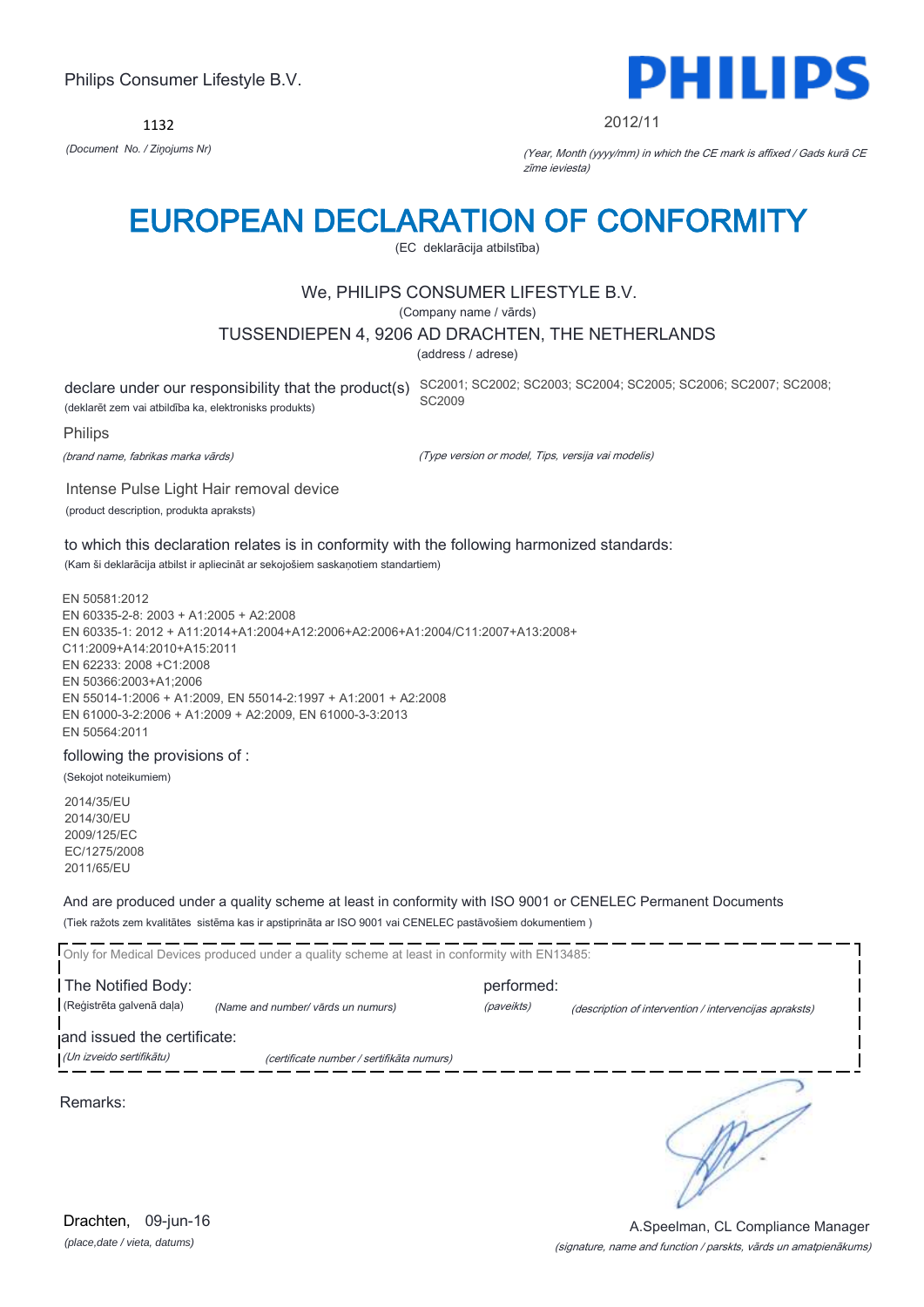*(place,date / miasto, data)* Drachten, 09-jun-16

#### (signature, name and function / podpis, imię i nazwisko oraz funkcja) A.Speelman, CL Compliance Manager

Philips Consumer Lifestyle B.V.

1132

### EUROPEAN DECLARATION OF CONFORMITY

(DEKLARACJA ZGODNOŚCI CE)

#### We, PHILIPS CONSUMER LIFESTYLE B.V.

(Company name / Nazwa)

#### TUSSENDIEPEN 4, 9206 AD DRACHTEN, THE NETHERLANDS

(address / adres)

declare under our responsibility that the product(s) (Deklarujemy na naszą odpowiedzialność, że urządzeni(e/a) elektryczne) SC2001; SC2002; SC2003; SC2004; SC2005; SC2006; SC2007; SC2008; SC2009

Philips

(brand name, marka)

(Type version or model, Typ lub model)

Intense Pulse Light Hair removal device (product description, nazwa /opis produktu)

to which this declaration relates is in conformity with the following harmonized standards:

(Do którego odnosi się niniejsza deklaracja jest zgodny z następującymi normami zharmonizowanymi)

EN 50581:2012 EN 60335-2-8: 2003 + A1:2005 + A2:2008 EN 60335-1: 2012 + A11:2014+A1:2004+A12:2006+A2:2006+A1:2004/C11:2007+A13:2008+ C11:2009+A14:2010+A15:2011 EN 62233: 2008 +C1:2008 EN 50366:2003+A1;2006 EN 55014-1:2006 + A1:2009, EN 55014-2:1997 + A1:2001 + A2:2008 EN 61000-3-2:2006 + A1:2009 + A2:2009, EN 61000-3-3:2013 EN 50564:2011

#### following the provisions of :

(Zgodnie z dyrektywami)

2014/35/EU 2014/30/EU 2009/125/EC EC/1275/2008 2011/65/EU

And are produced under a quality scheme at least in conformity with ISO 9001 or CENELEC Permanent Documents (oraz został wyprodukowany zgodnie ze standardami jakościowymi takimi jak ISO9001 lub CENELEC Permanent Documents)

Only for Medical Devices produced under a quality scheme at least in conformity with EN13485: The Notified Body: example and the Notified Body: (Jednostka certyfikująca) *(Name and number/ Nazwa i numer)* (wykonała) (description of intervention / rodzaj badania) and issued the certificate: (i wydała certyfikat) (certificate number / numer certyfikatu) ₹ Remarks:

*(Document No. / Numer raportu)* (Year, Month (yyyy/mm) in which the CE mark is affixed / Rok, w którym oznakowanie CE zostało umieszczone na wyrobie)

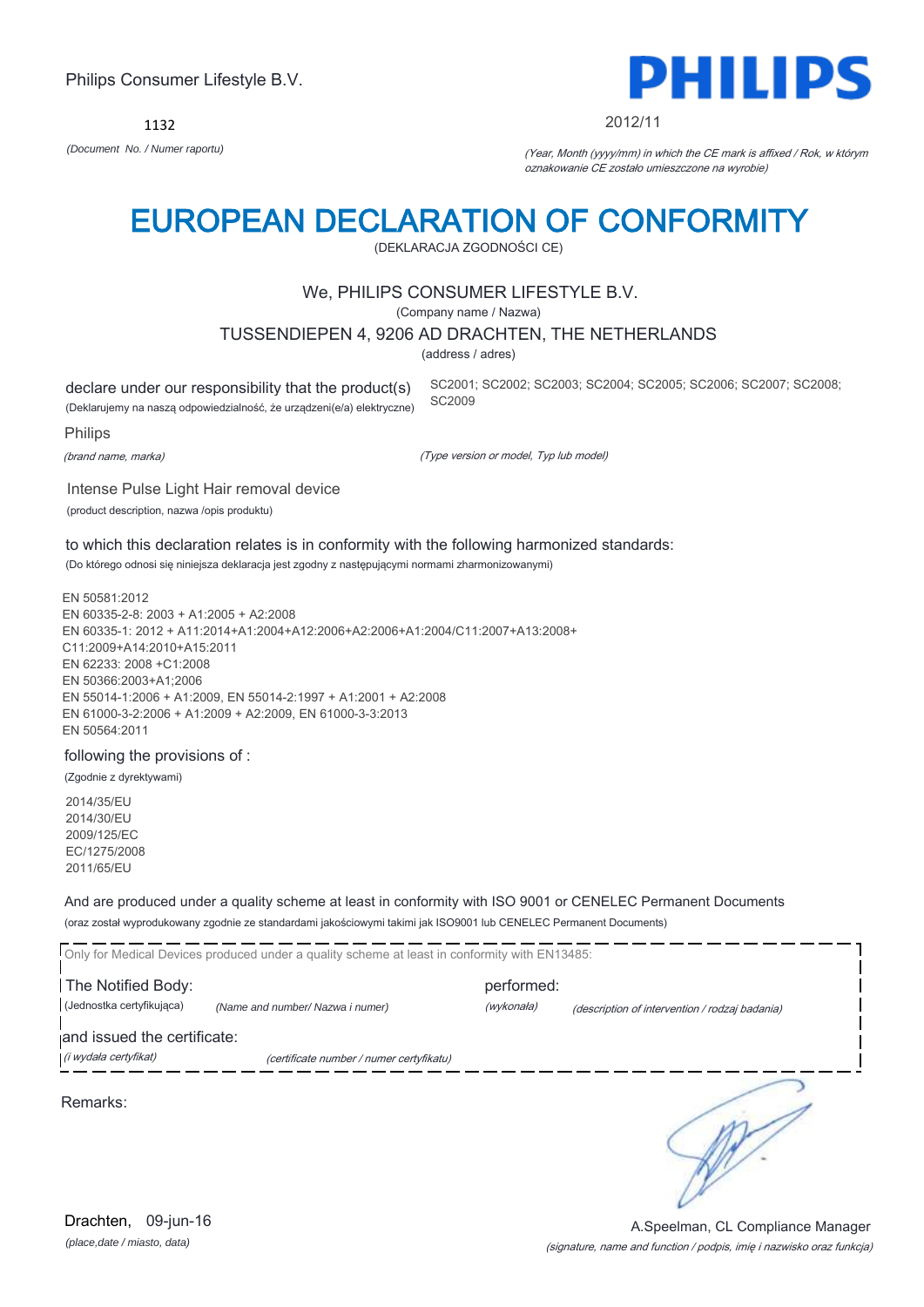*(place,date / local, data)* Drachten, 09-jun-16

#### Philips Consumer Lifestyle B.V.

1132 *(Document No. / Relatório No.)* (Year, Month (yyyy/mm) in which the CE mark is affixed / Ano em que a

### EUROPEAN DECLARATION OF CONFORMITY

(DECLARAÇÃODE CONFORMIDADE CE)

#### We, PHILIPS CONSUMER LIFESTYLE B.V.

(Company name / Nome)

#### TUSSENDIEPEN 4, 9206 AD DRACHTEN, THE NETHERLANDS

(address)

(Declara sob a sua responsabilidade que o(s) producto(s) eléctricos )

Intense Pulse Light Hair removal device

declare under our responsibility that the product(s) SC2001; SC2002; SC2003; SC2004; SC2005; SC2007; SC2008; SC2008; SC2009

Philips

(brand name, nome da marca)

(Type version or model, Indicar versão ou modelo)

(product description, Descrição do produto) to which this declaration relates is in conformity with the following harmonized standards:

(Aqueles a quem esta declaração se derige, está em conformidade com as seguintes normas harmonizadas)

EN 50581:2012 EN 60335-2-8: 2003 + A1:2005 + A2:2008 EN 60335-1: 2012 + A11:2014+A1:2004+A12:2006+A2:2006+A1:2004/C11:2007+A13:2008+ C11:2009+A14:2010+A15:2011 EN 62233: 2008 +C1:2008 EN 50366:2003+A1;2006 EN 55014-1:2006 + A1:2009, EN 55014-2:1997 + A1:2001 + A2:2008 EN 61000-3-2:2006 + A1:2009 + A2:2009, EN 61000-3-3:2013 EN 50564:2011

#### following the provisions of :

(Na sequência do disposto em:)

2014/35/EU 2014/30/EU 2009/125/EC EC/1275/2008 2011/65/EU

Remarks:

And are produced under a quality scheme at least in conformity with ISO 9001 or CENELEC Permanent Documents (E são produzidos sob um regime de qualidade, pelo menos, em conformidade com a norma ISO 9001 ou Documentos Permanentes CENELEC)

|                                                          | Only for Medical Devices produced under a quality scheme at least in conformity with EN13485: |             |                                                          |
|----------------------------------------------------------|-----------------------------------------------------------------------------------------------|-------------|----------------------------------------------------------|
| The Notified Body:                                       |                                                                                               | performed:  |                                                          |
| (O organismo notificado)                                 | (Name and number/Nome e número)                                                               | (realizada) | (description of intervention / descrição da intervenção) |
| and issued the certificate:<br>(E emitido o certificado) | (certificate number / certificado número)                                                     |             |                                                          |
|                                                          |                                                                                               |             |                                                          |

 $\mathbb{R}^2$ 

(signature, name and function / assinatura, nome e função)

A.Speelman, CL Compliance Manager



#### 2012/11

marca CE é afixada)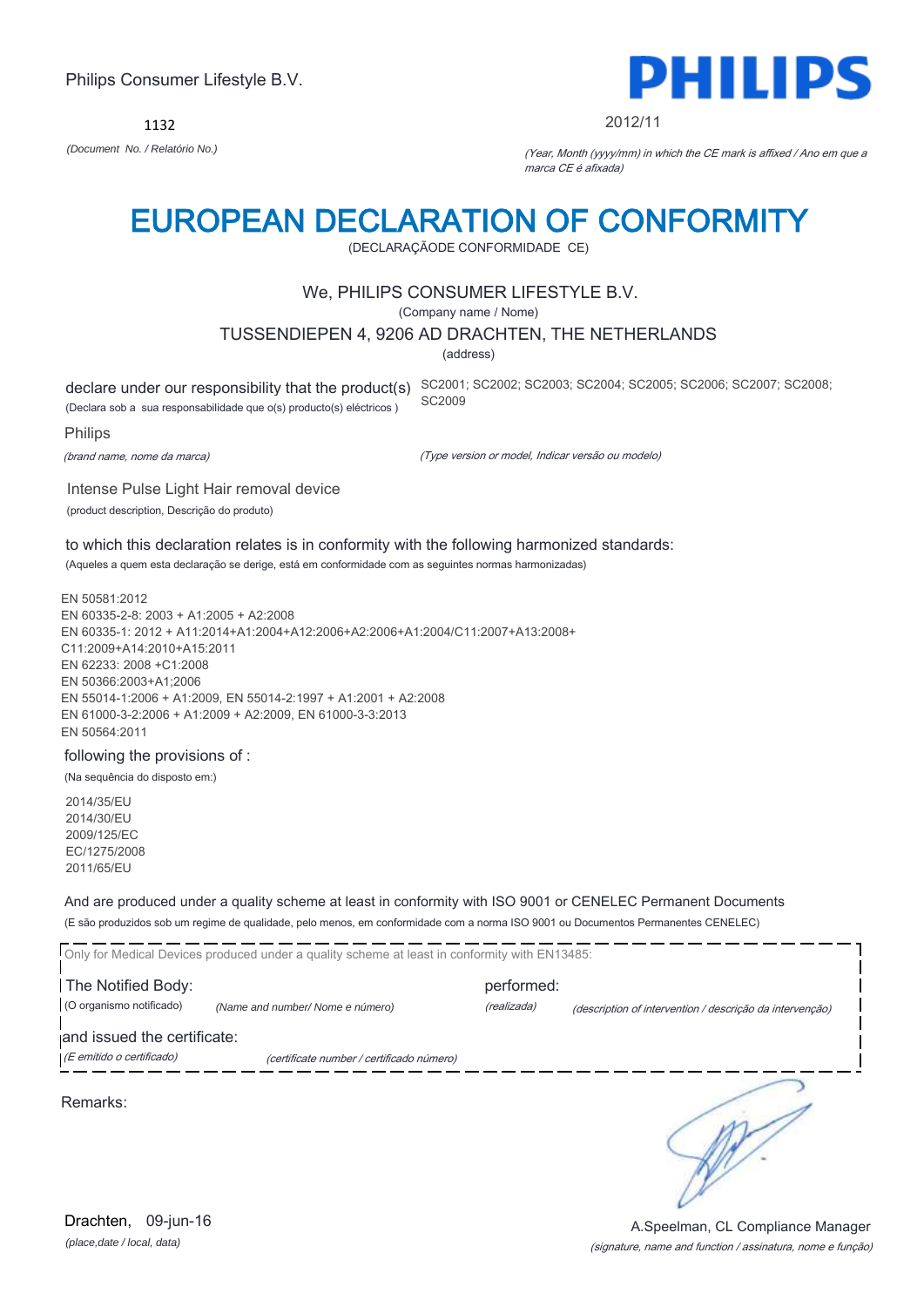1132



#### 2012/11

*(Document No. / Nr. raport)* (Year, Month (yyyy/mm) in which the CE mark is affixed / Anul în care este aplicat marcajul CE)

### EUROPEAN DECLARATION OF CONFORMITY

(DECLARAŢIE DE CONFORMITATE CE)

#### We, PHILIPS CONSUMER LIFESTYLE B.V.

(Company name / Nume)

#### TUSSENDIEPEN 4, 9206 AD DRACHTEN, THE NETHERLANDS

(address / adresă)

(Declarăm pe proprie răspundere că produsul (produsele) electric(e))

declare under our responsibility that the product(s) SC2001; SC2002; SC2003; SC2004; SC2005; SC2006; SC2007; SC2008; SC2009

Philips

(brand name, marca)

(Type version or model, Tip sau model)

Intense Pulse Light Hair removal device (product description, descriere produs)

to which this declaration relates is in conformity with the following harmonized standards: (La care se referă această declaraţie, este in conformitate cu următoarele standarde armonizate)

EN 50581:2012 EN 60335-2-8: 2003 + A1:2005 + A2:2008 EN 60335-1: 2012 + A11:2014+A1:2004+A12:2006+A2:2006+A1:2004/C11:2007+A13:2008+ C11:2009+A14:2010+A15:2011 EN 62233: 2008 +C1:2008 EN 50366:2003+A1;2006 EN 55014-1:2006 + A1:2009, EN 55014-2:1997 + A1:2001 + A2:2008 EN 61000-3-2:2006 + A1:2009 + A2:2009, EN 61000-3-3:2013 EN 50564:2011

#### following the provisions of :

(În conformitate cu dispoziţiile directivelor)

2014/35/EU 2014/30/EU 2009/125/EC EC/1275/2008 2011/65/EU

And are produced under a quality scheme at least in conformity with ISO 9001 or CENELEC Permanent Documents (Şi sunt fabricate după o schemă de calitate conformă cel puţin cu standardul ISO 9001 sau Documentele Permanente CENELEC)

|                                                         | Only for Medical Devices produced under a quality scheme at least in conformity with EN13485: |              |                                                         |
|---------------------------------------------------------|-----------------------------------------------------------------------------------------------|--------------|---------------------------------------------------------|
| The Notified Body:                                      |                                                                                               | performed:   |                                                         |
| (Organismul notificat)                                  | (Name and number/ Nume si număr)                                                              | (a efectuat) | (description of intervention / descrierea interventiei) |
| and issued the certificate:<br>(Și a emis certificatul) | (certificate number / Numărul certificatului)                                                 |              |                                                         |
|                                                         |                                                                                               |              |                                                         |

Remarks:

*(place,date / locul, data)* Drachten, 09-jun-16

#### (signature, name and function / semnătura, nume şi funcţie) A.Speelman, CL Compliance Manager

 $\mathbb{R}^2$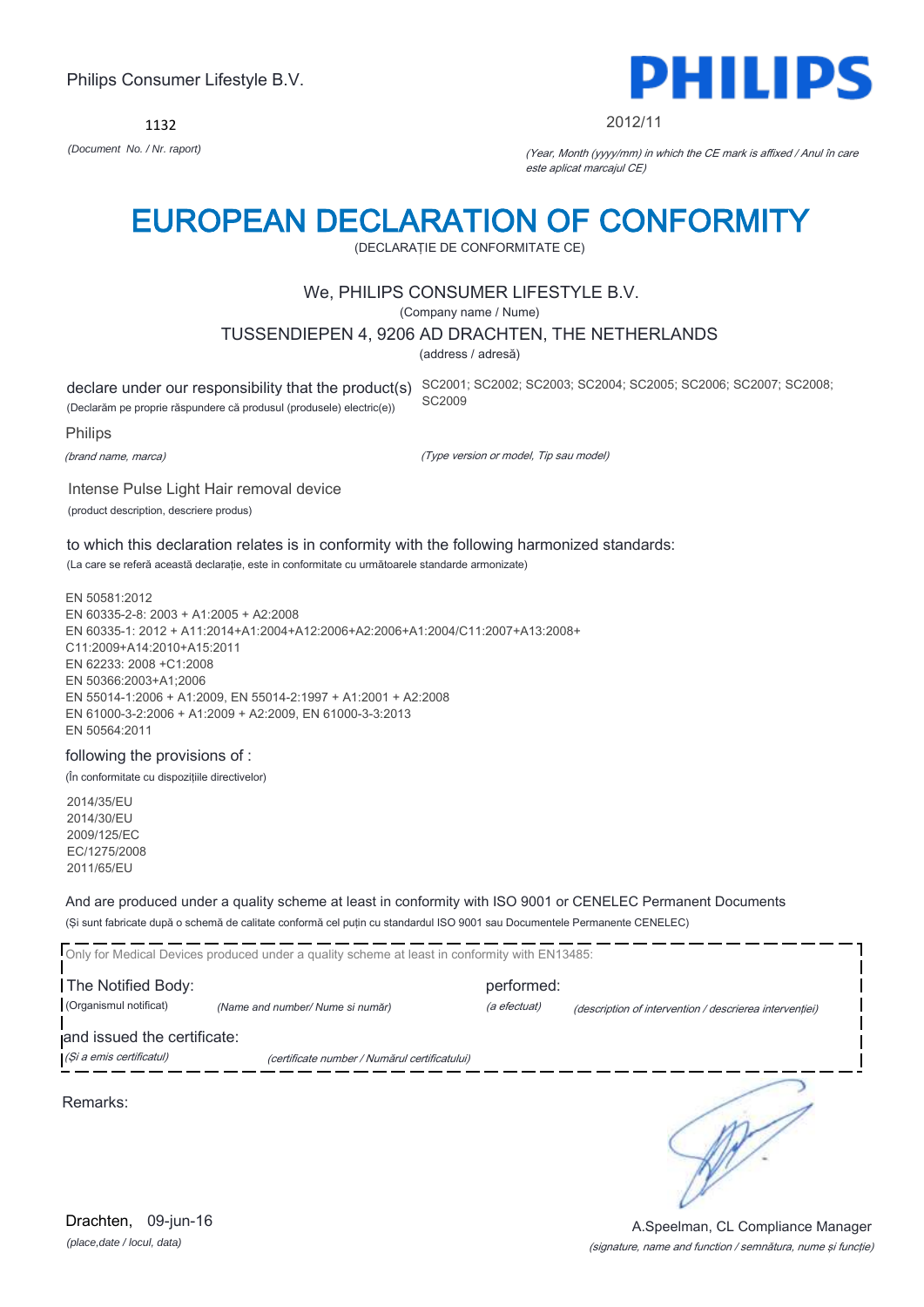1132



#### 2012/11

SC2001; SC2002; SC2003; SC2004; SC2005; SC2006; SC2007; SC2008;

*(Document No. / Номер протокола)* (Year, Month (yyyy/mm) in which the CE mark is affixed / Год начала маркировки знаком CE)

### EUROPEAN DECLARATION OF CONFORMITY

(CE Декларация о соответствии)

#### We, PHILIPS CONSUMER LIFESTYLE B.V.

(Company name / Юридическое имя)

#### TUSSENDIEPEN 4, 9206 AD DRACHTEN, THE NETHERLANDS

(address / адрес)

declare under our responsibility that the product(s):

(Декларируем под нашу ответственность, что электрическая продукция) SC2009

Philips

(brand name, торговая марка)

(Type version or model, тип, модель)

Intense Pulse Light Hair removal device (product description, описание продукции)

to which this declaration relates is in conformity with the following harmonized standards: (указанная в данной декларации, соответствует требованиям следующих стандартов:)

EN 50581:2012 EN 60335-2-8: 2003 + A1:2005 + A2:2008 EN 60335-1: 2012 + A11:2014+A1:2004+A12:2006+A2:2006+A1:2004/C11:2007+A13:2008+ C11:2009+A14:2010+A15:2011 EN 62233: 2008 +C1:2008 EN 50366:2003+A1;2006 EN 55014-1:2006 + A1:2009, EN 55014-2:1997 + A1:2001 + A2:2008 EN 61000-3-2:2006 + A1:2009 + A2:2009, EN 61000-3-3:2013 EN 50564:2011

#### following the provisions of :

(В соответствие с положениями:)

2014/35/EU 2014/30/EU 2009/125/EC EC/1275/2008 2011/65/EU

And are produced under a quality scheme at least in conformity with ISO 9001 or CENELEC Permanent Documents (по крайней мере, в соответствии с ISO 9001 или)

Only for Medical Devices produced under a quality scheme at least in conformity with EN13485: The Notified Body: example and the Notified Body: (Нотифицированный Орган) *(Name and number/ Название и номер)* (проверил(а)) (description of intervention / описание проверки) and issued the certificate: (и выпустил(а) сертификат) (certificate number / номер сертификата) ₹ Remarks: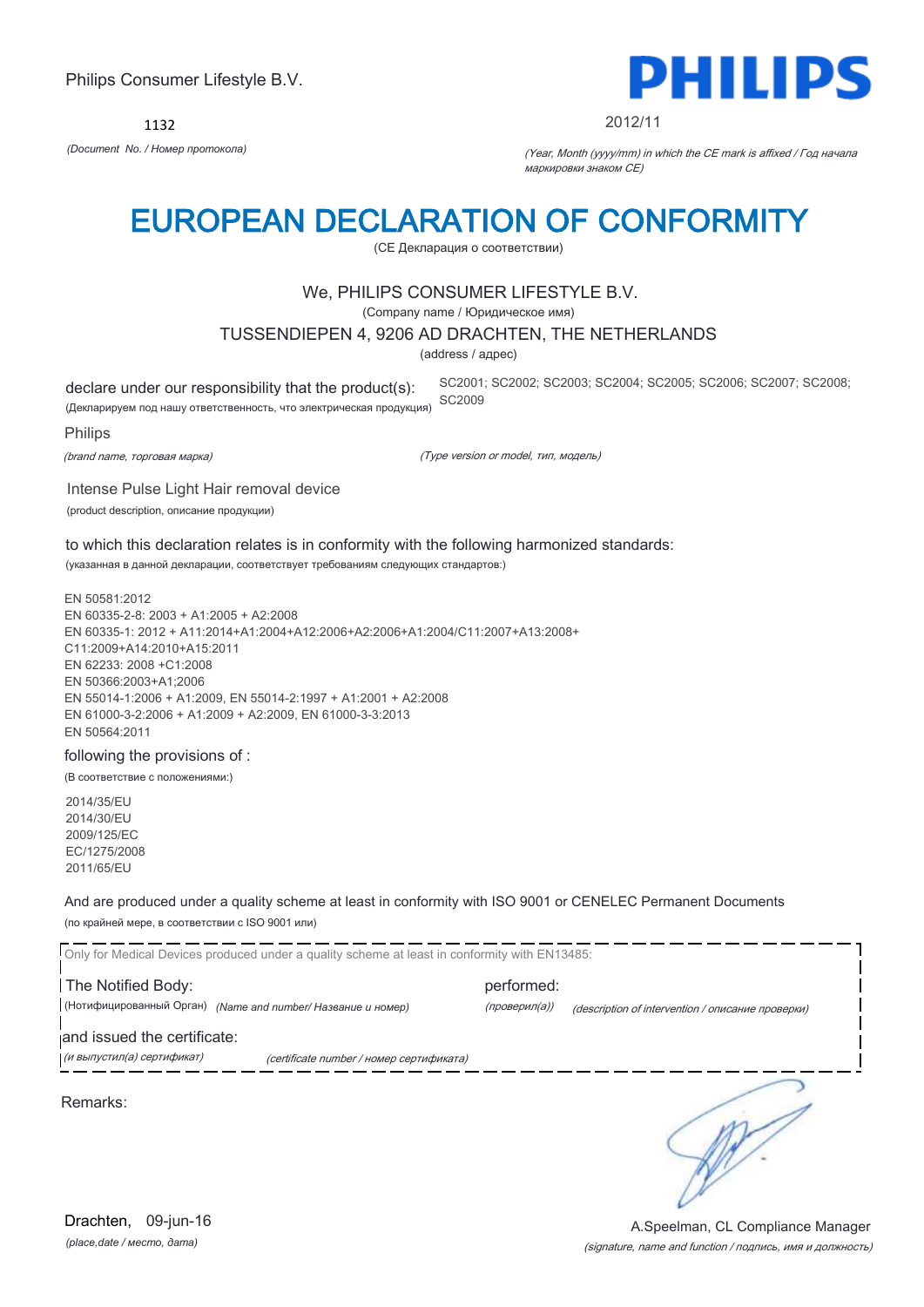1132



#### 2012/11

*(Document No. / Správa č.)* (Year, Month (yyyy/mm) in which the CE mark is affixed / Rok v ktorom je opatrený znakom CE)

### EUROPEAN DECLARATION OF CONFORMITY

(Rok v ktorom je opatrený znakom CE)

#### We, PHILIPS CONSUMER LIFESTYLE B.V.

(Company name / Meno )

#### TUSSENDIEPEN 4, 9206 AD DRACHTEN, THE NETHERLANDS

(address / adresa)

(Prehlasujeme na svoju zodpovednosť, že elektrický výrobok(y))

declare under our responsibility that the product(s) SC2001; SC2002; SC2003; SC2004; SC2005; SC2007; SC2008; SC2008; SC2009

Philips

(brand name, názov značky)

(Type version or model, Typové označenie alebo model)

Intense Pulse Light Hair removal device (product description, opis prístroja)

to which this declaration relates is in conformity with the following harmonized standards: (Na ktorý sa toto vyhlásenie vzťahuje, je v zhode s nasledujúcimi harmonizovanými normami)

EN 50581:2012 EN 60335-2-8: 2003 + A1:2005 + A2:2008 EN 60335-1: 2012 + A11:2014+A1:2004+A12:2006+A2:2006+A1:2004/C11:2007+A13:2008+ C11:2009+A14:2010+A15:2011 EN 62233: 2008 +C1:2008 EN 50366:2003+A1;2006 EN 55014-1:2006 + A1:2009, EN 55014-2:1997 + A1:2001 + A2:2008 EN 61000-3-2:2006 + A1:2009 + A2:2009, EN 61000-3-3:2013 EN 50564:2011

#### following the provisions of :

(V nadväznosti na ustanovenia)

2014/35/EU 2014/30/EU 2009/125/EC EC/1275/2008 2011/65/EU

And are produced under a quality scheme at least in conformity with ISO 9001 or CENELEC Permanent Documents (A sú vyrobené systémom kvality minimálne v súlade s normou ISO 9001 alebo CENELEC dokumentmi)

Only for Medical Devices produced under a quality scheme at least in conformity with EN13485: The Notified Body: example and the Notified Body: (Notifikovaný orgán) *(Name and number/ Názov a číslo)* (vykonal) (description of intervention / opis zásahu) and issued the certificate: (A vydal osvedčenie) (certificate number / číslo osvedčenia) ₹ Remarks:

*(place,date / miesto, dátum)* Drachten, 09-jun-16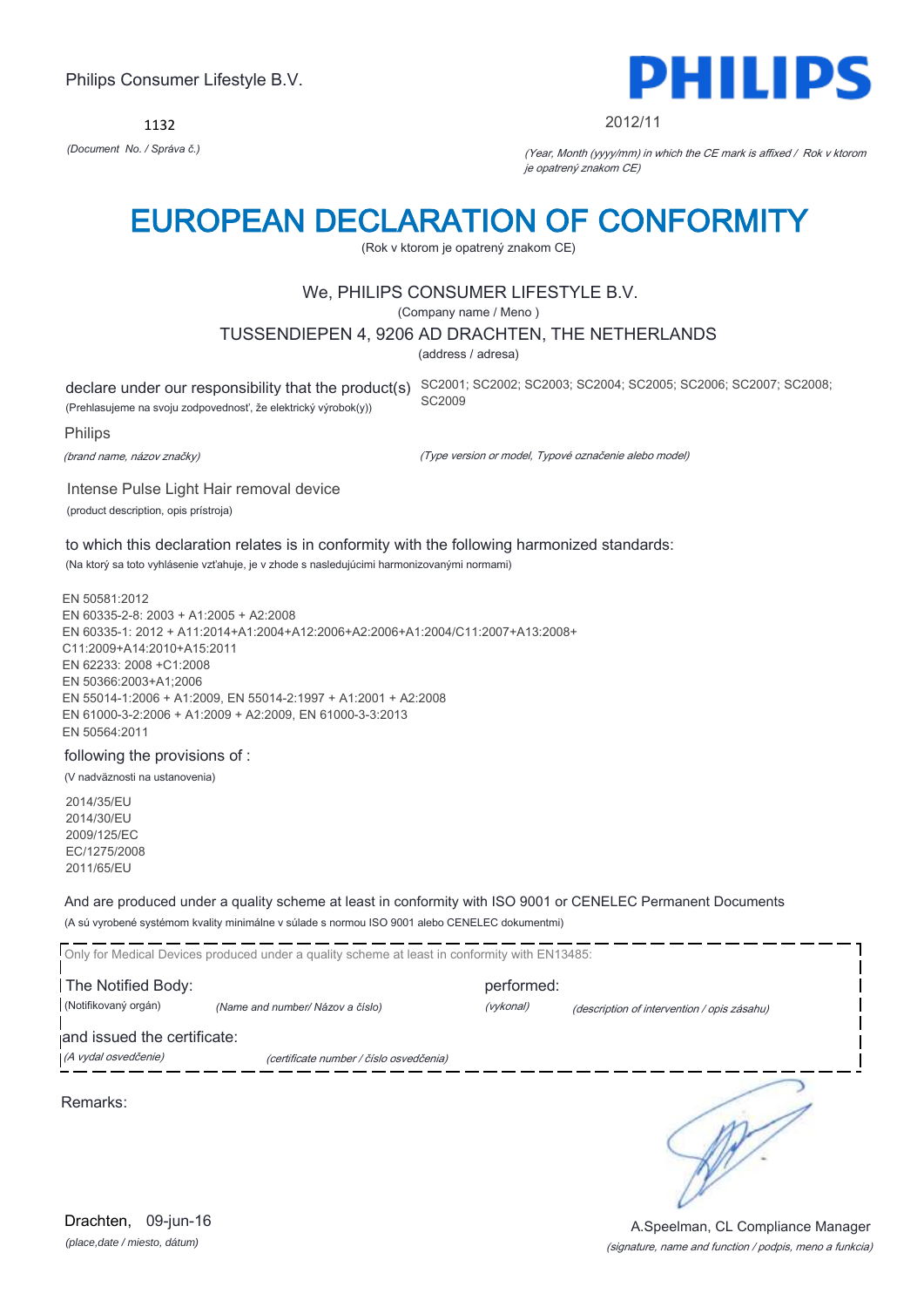1132



#### 2012/11

*(Document No. / Številka poročila)* (Year, Month (yyyy/mm) in which the CE mark is affixed / Leto namstitve CE znaka)

### EUROPEAN DECLARATION OF CONFORMITY

(Izjava o skladnosti)

#### We, PHILIPS CONSUMER LIFESTYLE B.V.

(Company name / Ime)

#### TUSSENDIEPEN 4, 9206 AD DRACHTEN, THE NETHERLANDS

(address / Naslov)

(S polno odgovornostjo izjavljamo)

declare under our responsibility that the product(s) SC2001; SC2002; SC2003; SC2004; SC2005; SC2006; SC2007; SC2008; SC2009

#### Philips

(brand name, Ime znamke)

(Type version or model, Tip, verzija ali model)

Intense Pulse Light Hair removal device (product description, Opis proizvoda)

to which this declaration relates is in conformity with the following harmonized standards: (Na katerega se nanaša ta izjava je skladen z naslednjimi harmoniziranimi standardi)

EN 50581:2012 EN 60335-2-8: 2003 + A1:2005 + A2:2008 EN 60335-1: 2012 + A11:2014+A1:2004+A12:2006+A2:2006+A1:2004/C11:2007+A13:2008+ C11:2009+A14:2010+A15:2011 EN 62233: 2008 +C1:2008 EN 50366:2003+A1;2006 EN 55014-1:2006 + A1:2009, EN 55014-2:1997 + A1:2001 + A2:2008 EN 61000-3-2:2006 + A1:2009 + A2:2009, EN 61000-3-3:2013 EN 50564:2011

#### following the provisions of :

(V skladu z naslednjimi odločbami)

2014/35/EU 2014/30/EU 2009/125/EC EC/1275/2008 2011/65/EU

And are produced under a quality scheme at least in conformity with ISO 9001 or CENELEC Permanent Documents (In so proizvedeni v skladu s shemo kakovosti najmanj v skladu z ISO 9001 ali CENELEC stalnimi dokumenti)

|                             | Only for Medical Devices produced under a quality scheme at least in conformity with EN13485: |            |                                             |  |
|-----------------------------|-----------------------------------------------------------------------------------------------|------------|---------------------------------------------|--|
| The Notified Body:          |                                                                                               | performed: |                                             |  |
| (Priglašeno organ)          | (Name and number/ Ime in številka)                                                            | (Izvršeno) | (description of intervention / Opis ukrepa) |  |
| and issued the certificate: |                                                                                               |            |                                             |  |
| (Izdaja certifikat)         | (certificate number / Številka certifikata)                                                   |            |                                             |  |
| Remarks:                    |                                                                                               |            |                                             |  |

*(place,date / Kraj, datum)* Drachten, 09-jun-16

#### (signature, name and function / Podpis, Ime in funkcija) A.Speelman, CL Compliance Manager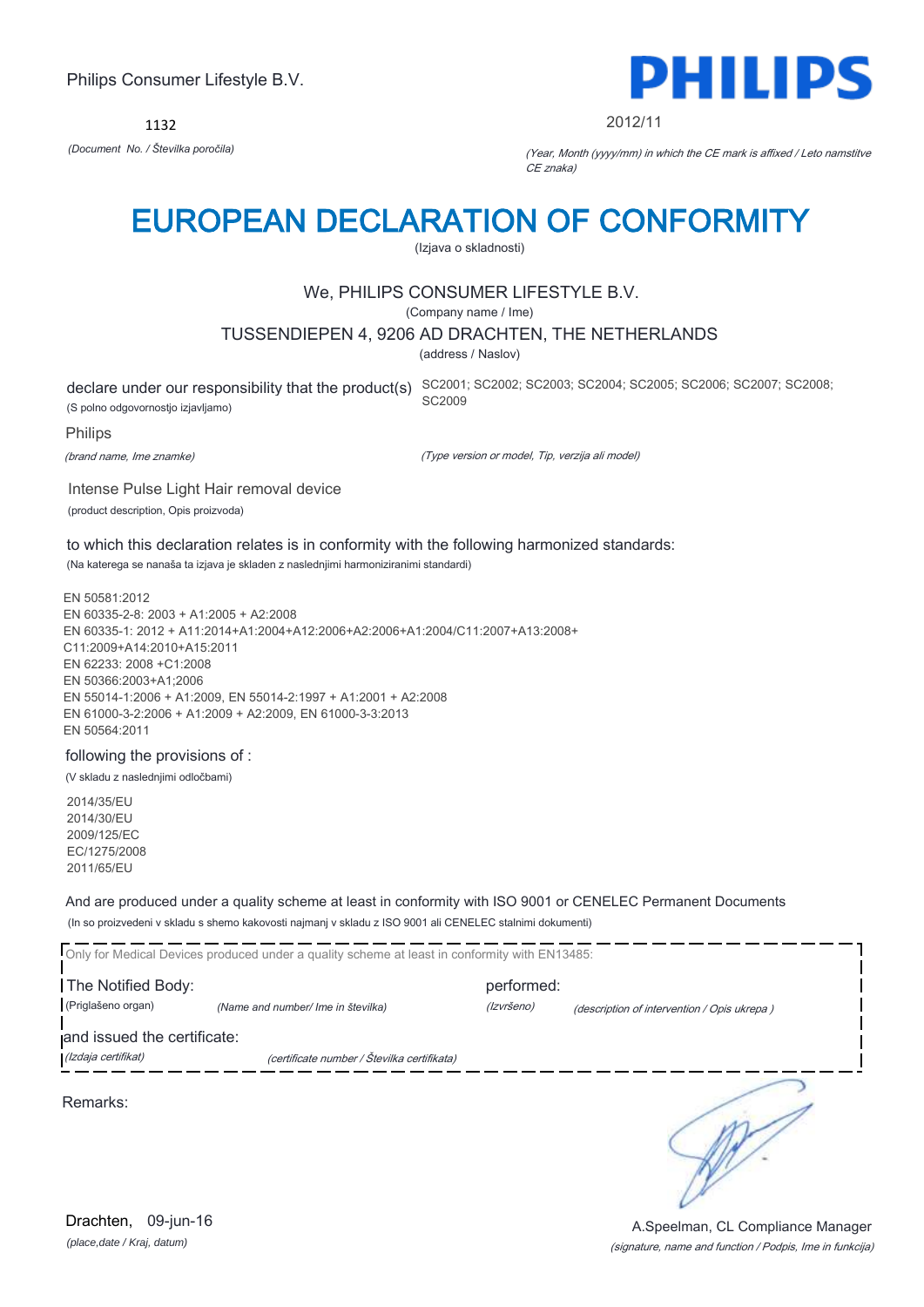1132



#### 2012/11

*(Document No. / Döküman Numarası)* (Year, Month (yyyy/mm) in which the CE mark is affixed / CE İbaresinin eklendiği yıl (yyyy/aa))

### EUROPEAN DECLARATION OF CONFORMITY

(EU UYGUNLUK BEYANI)

#### We, PHILIPS CONSUMER LIFESTYLE B.V.

(Company name / İmalatçının ismi)

#### TUSSENDIEPEN 4, 9206 AD DRACHTEN, THE NETHERLANDS

(address / İmalatçının adresi )

declare under our responsibility that the product(s): SC2001; SC2002; SC2003; SC2004; SC2005; SC2007; SC2008; SC2008; (bizim sorumluluğumuz altında işbu beyanın ilgili bulunduğu aşağıdaki elektrikli ürünün:) SC2009

Philips

(brand name, İsim )

(Type version or model, Tip veya model)

Intense Pulse Light Hair removal device (product description, Ürün Açıklamas )

to which this declaration relates is in conformity with the following harmonized standards: (aşağıda belirtilen ilgili standartların gerektirdiği uygunluğa sahip olduğunu beyan ederiz)

EN 50581:2012 EN 60335-2-8: 2003 + A1:2005 + A2:2008 EN 60335-1: 2012 + A11:2014+A1:2004+A12:2006+A2:2006+A1:2004/C11:2007+A13:2008+ C11:2009+A14:2010+A15:2011 EN 62233: 2008 +C1:2008 EN 50366:2003+A1;2006 EN 55014-1:2006 + A1:2009, EN 55014-2:1997 + A1:2001 + A2:2008 EN 61000-3-2:2006 + A1:2009 + A2:2009, EN 61000-3-3:2013 EN 50564:2011

#### following the provisions of :

(Yasal hükümler şu şekildedir:)

2014/35/EU 2014/30/EU 2009/125/EC EC/1275/2008 2011/65/EU

And are produced under a quality scheme at least in conformity with ISO 9001 or CENELEC Permanent Documents (En az ISO 9001 veya CENELEC Daimi Belgelerine uygun kalite şemasına binaen mevcut ürünlerdir)

Only for Medical Devices produced under a quality scheme at least in conformity with EN13485: **The Notified Body: performed:** performed: (Yetkili Kurul) *(Name and number/ Isin ve numara)* (yerine getirmiştir) (description of intervention /müdahalenin tanımı ) and issued the certificate: (sertifikayı düzenlemiştir) (certificate number / sertifika numarası) ╮

Remarks:

*(place,date / Yer ve tarih )* Drachten, 09-jun-16

# A.Speelman, CL Compliance Manager

(signature, name and function / İmza, isim ve görevi)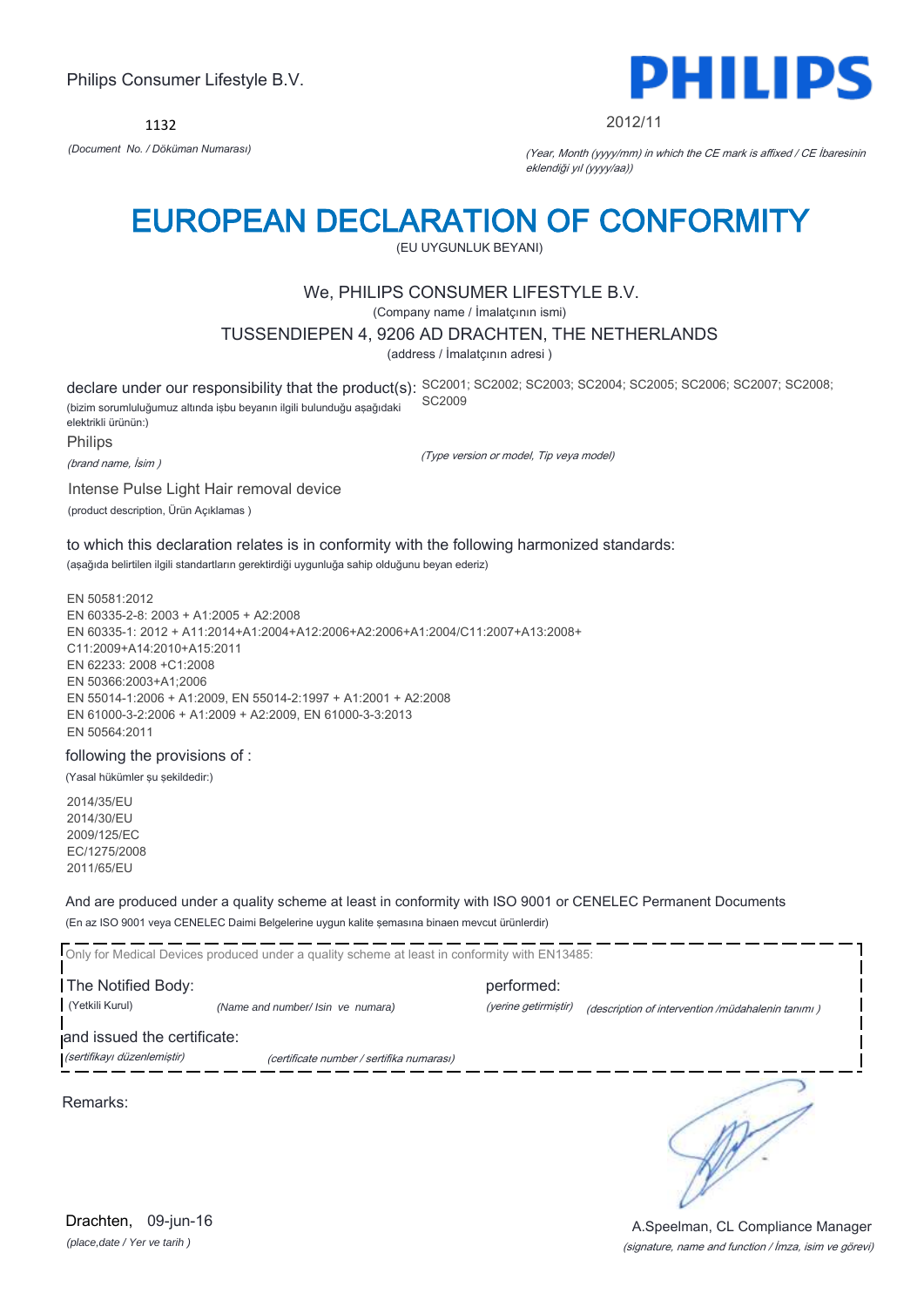1132



#### 2012/11

*(Document No. / Broj izvještaja)* (Year, Month (yyyy/mm) in which the CE mark is affixed / Godina ishođenja CE oznake)

### EUROPEAN DECLARATION OF CONFORMITY

(Izjava o sukladnosti)

#### We, PHILIPS CONSUMER LIFESTYLE B.V.

(Company name / Ime)

#### TUSSENDIEPEN 4, 9206 AD DRACHTEN, THE NETHERLANDS

(address / Adresa)

(Odgovorno izjavljujemo da je elektični uređaj(i))

declare under our responsibility that the product(s) SC2001; SC2002; SC2003; SC2004; SC2005; SC2006; SC2007; SC2008; SC2009

#### Philips

(brand name, Naziv robne marke)

(Type version or model, Tipska oznaka ili model)

Intense Pulse Light Hair removal device (product description, opis proizvoda)

to which this declaration relates is in conformity with the following harmonized standards: (Na koje se ova izjava odnosi zadovoljava sljedeće usklađene norme)

EN 50581:2012 EN 60335-2-8: 2003 + A1:2005 + A2:2008 EN 60335-1: 2012 + A11:2014+A1:2004+A12:2006+A2:2006+A1:2004/C11:2007+A13:2008+ C11:2009+A14:2010+A15:2011 EN 62233: 2008 +C1:2008 EN 50366:2003+A1;2006 EN 55014-1:2006 + A1:2009, EN 55014-2:1997 + A1:2001 + A2:2008 EN 61000-3-2:2006 + A1:2009 + A2:2009, EN 61000-3-3:2013 EN 50564:2011

#### following the provisions of :

(Slijedom odredbi:)

2014/35/EU 2014/30/EU 2009/125/EC EC/1275/2008 2011/65/EU

And are produced under a quality scheme at least in conformity with ISO 9001 or CENELEC Permanent Documents (najmanje u skladu sa normom ISO 9001 ili)

Only for Medical Devices produced under a quality scheme at least in conformity with EN13485: **The Notified Body: performed:** performed: (Nadležno tijelo) *(Name and number/ Ime i broj) (Izveden) (Izveden) (description of intervention / Opis intervencije*) and issued the certificate: (I izdana je potvrda) (certificate number / Broj potvrde) ∍

Remarks:

*(place,date / Mjesto ,datum)* Drachten, 09-jun-16

(signature, name and function / Potpis,ime i radno mjesto) A.Speelman, CL Compliance Manager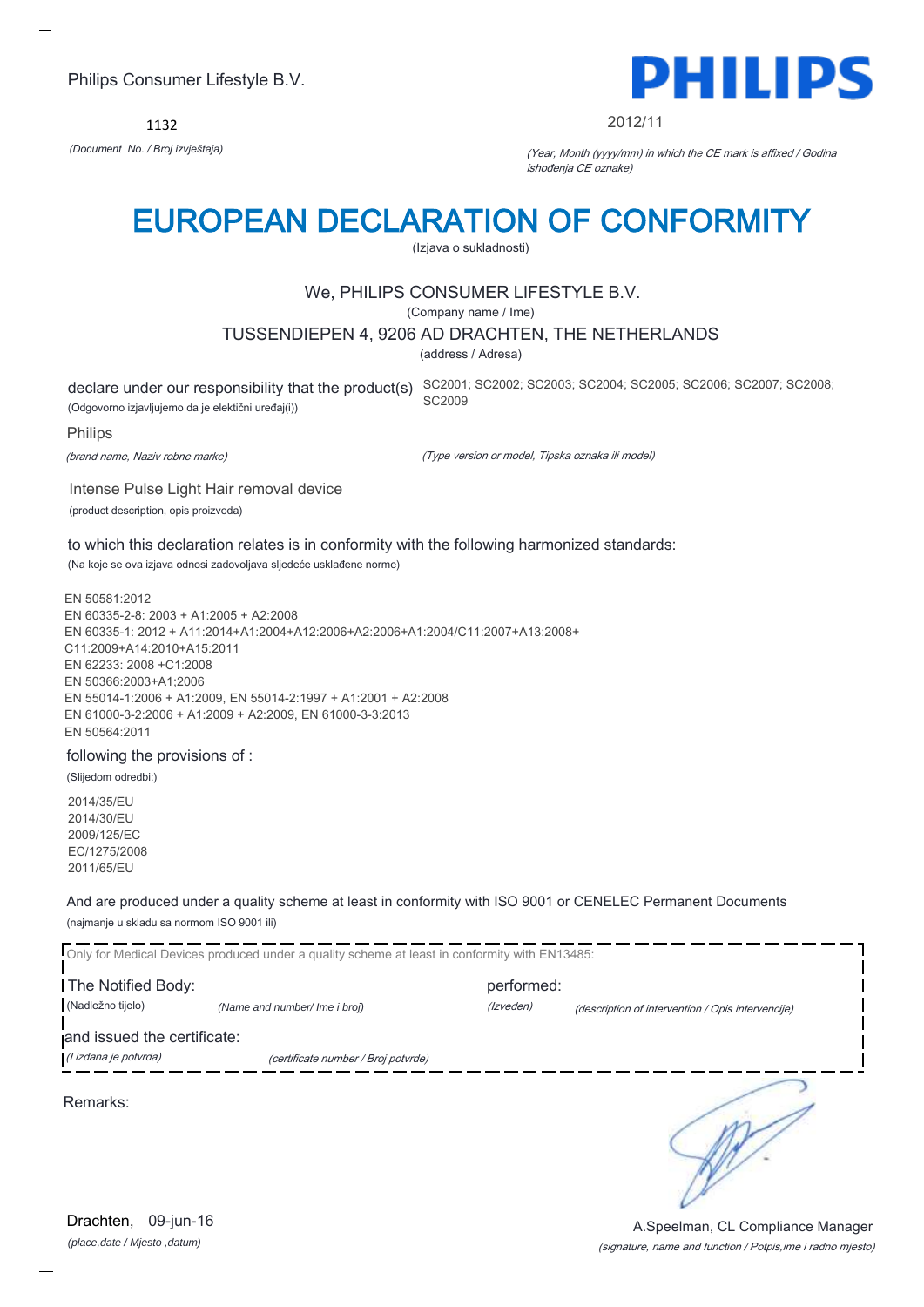1132



#### 2012/11

*(Document No. / Αρ. έκθεσης)* (Year, Month (yyyy/mm) in which the CE mark is affixed / Έτος επικόλλησης του σήματος συμμόρφωσης CE)

### EUROPEAN DECLARATION OF CONFORMITY

(ΔΗΛΩΣΗ ΣΥΜΜΟΡΦΩΣΗΣ CE)

#### We, PHILIPS CONSUMER LIFESTYLE B.V.

(Company name / Επωνυμία)

#### TUSSENDIEPEN 4, 9206 AD DRACHTEN, THE NETHERLANDS

(address / Διεύθυνση)

(Δηλώνουμε υπεύθυνα ότι το ηλεκτρολογικό προϊόν/ προϊόντα)

declare under our responsibility that the product(s) SC2001; SC2002; SC2003; SC2004; SC2005; SC2007; SC2008; SC2008; SC2009

Philips

(brand name, ονομασία μάρκας)

(Type version or model, Τύπος έκδοσης ή μοντέλο)

Intense Pulse Light Hair removal device (product description, περιγραφή προϊόντος)

to which this declaration relates is in conformity with the following harmonized standards: (στο οποίο/ στα οποία αφορά η παρούσα δήλωση συμμορφούται/ συμμορφούνται με τα εξής εναρμονισμένα πρότυπα)

EN 50581:2012 EN 60335-2-8: 2003 + A1:2005 + A2:2008 EN 60335-1: 2012 + A11:2014+A1:2004+A12:2006+A2:2006+A1:2004/C11:2007+A13:2008+ C11:2009+A14:2010+A15:2011 EN 62233: 2008 +C1:2008 EN 50366:2003+A1;2006 EN 55014-1:2006 + A1:2009, EN 55014-2:1997 + A1:2001 + A2:2008 EN 61000-3-2:2006 + A1:2009 + A2:2009, EN 61000-3-3:2013 EN 50564:2011

#### following the provisions of :

(Σύμφωνα με τις διατάξεις των οδηγιών)

2014/35/EU 2014/30/EU 2009/125/EC EC/1275/2008 2011/65/EU

#### And are produced under a quality scheme at least in conformity with ISO 9001 or CENELEC Permanent Documents

(Και παράγεται/ παράγονται σύμφωνα με ένα ποιοτικό πρόγραμμα που συμμορφούται, κατ'ελάχιστον, με το πρότυπο ISO 9001 ή με τα Μόνιμα Έγγραφα Τεκμηρίωσης της CENELEC)

| The Notified Body:                                         | Only for Medical Devices produced under a quality scheme at least in conformity with EN13485: | performed:  |                                                                                                                                                    |
|------------------------------------------------------------|-----------------------------------------------------------------------------------------------|-------------|----------------------------------------------------------------------------------------------------------------------------------------------------|
| (Ο ειδοποιηθείς οργανισμός)<br>and issued the certificate: | (Name and number/ Ονομασία και αριθμός)                                                       | (διεξήγαγε) | (description of intervention / $\pi \epsilon \rho \gamma \rho \alpha \varphi \eta$ $\pi \alpha \rho \epsilon \mu \beta \alpha \sigma \eta \zeta$ ) |
| (Και εξέδωσε το πιστοποιητικό)                             | (certificate number / αριθμός πιστοποιητικού)                                                 |             |                                                                                                                                                    |
| Remarks:                                                   |                                                                                               |             |                                                                                                                                                    |